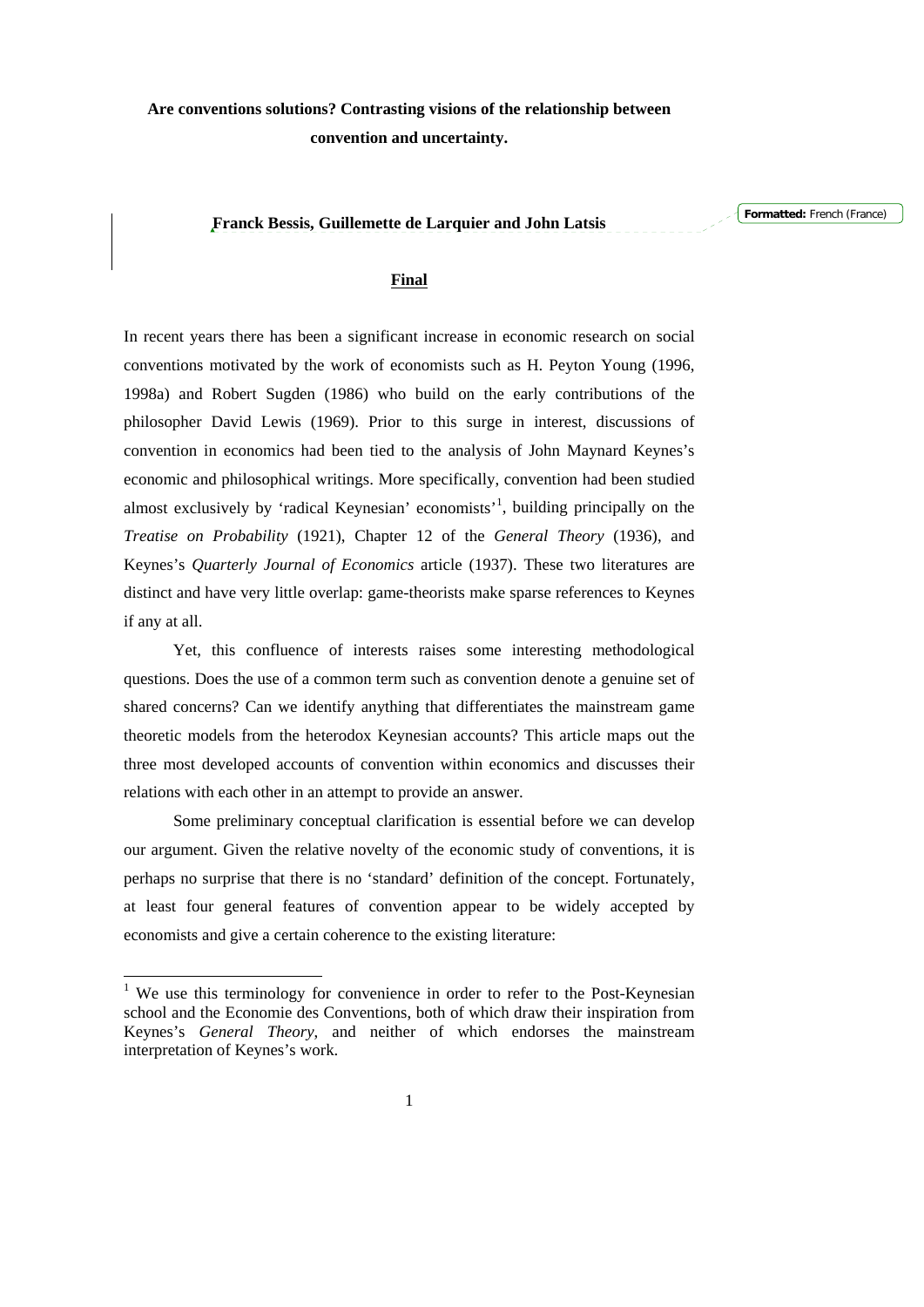- 1. Conventions involve coordination between agents
- 2. Conventions involve regularities in behaviour
- 3. Conventions are arbitrary
- *4. Conventions are responses to uncertainty*

There is little dispute about the significance of features 1-3. It can safely be assumed that most economists understand roughly the same thing when they speak of regularities in behaviour and coordination. The idea that conventions are arbitrary can also be stated in uncontroversial terms: conventional coordination is peculiar in the sense that – for every actual conventional practice – one or more equally desirable alternatives could have been adopted. Uncertainty, on the other hand, has been interpreted in different ways and has been the locus of fierce debate between the heterodoxy and the mainstream since the early  $20<sup>th</sup>$  century (Knight 1921).

We contend that the controversy surrounding uncertainty is the key to understanding recent discussions of convention since the Keynesian conception of uncertainty is essential for the explication of the split between heterodox and mainstream theories. We will show that, despite significant developments in game theory, the mainstream account of convention remains committed to conceptualising conventions as solutions to the problem of uncertainty. Their role is to facilitate coordination by reducing players' perceptions of the risk of default or cheating. In this framework, uncertainty is understood in probabilistic terms. However, developments in the study of uncertainty within post-Keynesian economics have made explicit Keynes's conception of 'true uncertainty' in terms that distance post-Keynesians from the mainstream view of uncertainty as risk. In a parallel development, another radical Keynesian school of thought – the économie des conventions – has investigated how true uncertainty transforms social practices. Its institutional focus has challenged the mainstream view of conventions as solutions, adopted in order to 'reduce' uncertainty and stabilise individual expectations.

We conclude our paper by reflecting on what these contrasting approaches to convention reveal about the state of pluralism in economics and the distinctions between heterodox and mainstream approaches.

**Deleted:** D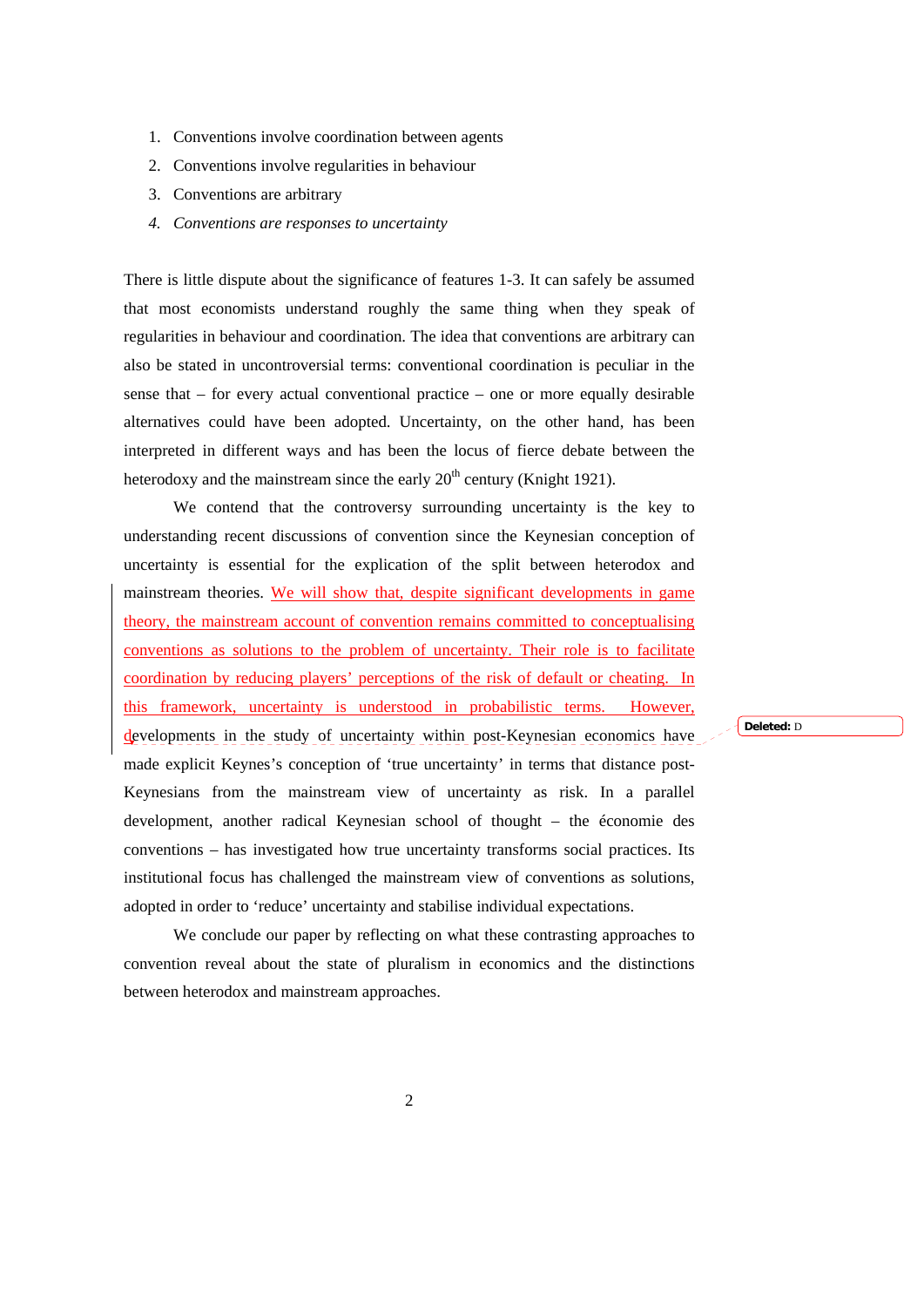### **Part I**

#### **The game theory of conventions**

Game theory appears to support the case for the renewed openness of mainstream economics towards the study of social phenomena that were once ignored by the discipline. At the same time, game theory's language and proximity with mathematics have helped to establish it within economics. It has often been deployed at the frontier of traditional theory to study the paradoxes of rationality, equitable allocations and reciprocal and tit-for-tat strategies. Thus it is no surprise that game theorists have been amongst the first economists to apply economic modes of reasoning to the study of new phenomena.

A central problem of economics concerns how the multiple and decentralised actions of economic agents can come to coordinate at a unique equilibrium and game theorists suggested a way out: they began to investigate how they might use convention as a solution concept. With the introduction of convention, game theory introduced a foreign idea into its standard formal framework, a nomadic concept that represents common forms of social behaviour as non-reflective (that is to say not based on sophisticated rational expectations). This is how Sugden (1986, p. 32) introduces the concept of convention before going on to define it more strictly in terms of an equilibrium in a game.

 Consider what we mean when we say that some practice is a convention among some group of people. When we say this, we usually mean that everyone, or almost everyone, in the group follows the practice. But we mean more than this. Everyone eats and sleeps, but these are not conventions. When we say that a practice is a convention, we imply that at least part of the answer to the question 'Why does everyone do X ?' is 'Because everyone else does X'. We also imply that things might have been otherwise : everyone does X because everyone else does X, but it might have been the case that everyone did Y because everyone else did Y. If asked 'Why does everyone do X and not Y ?', we may find it hard to give any answer at all. Why do British drivers drive on the left rather than the right ? No doubt there is some historical reason why this practice grew up, but most British drivers neither know nor care what it is. It seems sufficient to say that this is the established convention. I shall define a convention as : any stable equilibrium in a game that has two or more stable equilibria. (Sugden 1986, p. 32)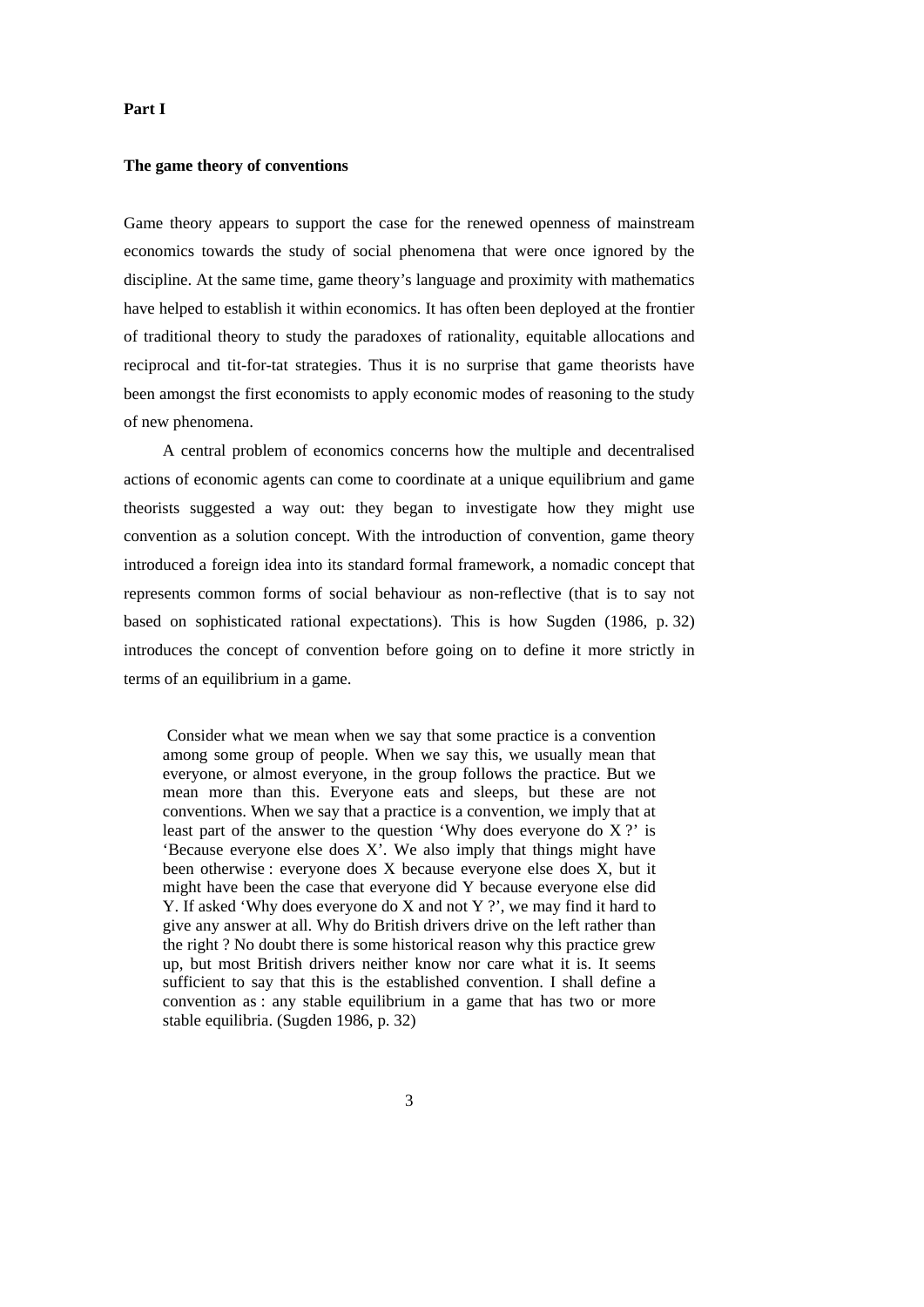Sugden's strict definition is shared by all game theoretic models of convention. By definition, a convention is an equilibrium in a co-ordination game – that is to say a game with multiple equilibria – and to follow a convention is a social process of equilibrium selection. *A convention is a solution*. The relevance of convention to economics is directly attributable to its beneficial consequences (as a stable equilibrium) as it permits successful co-ordination where co-ordination might not have been possible due to the existence of multiple equilibria. Young (1998b) follows exactly the same logic: convention is introduced by the theorist because of its desirable economic consequences for the actors.

To capture the social dimension of convention, we could say that a convention is equilibrium behavior in a game played repeatedly by many different individuals in society, where the behaviors are widely know to be customary. […] What, though, is the relationship between social convention and economic welfare ? At one level the answer is simple enough : conventions reduce transaction costs by coordinating expectations and reducing uncertainty. (Young 1998b, p. 823)

This second definition is more specific. The game must be repeated within a given population of players in order to reproduce the necessary behavioural regularity: it marks out Young's approach as evolutionary game theory. Moreover, Young redescribes the problem of equilibrium selection as a problem of choice under 'uncertainty' and provides an economic raison d'être for conventions as an aide to coordination under uncertainty.

A review of the different types of games proposed by game theorists of convention serves to illustrate how models place varying emphasis on uncertainty. Consider the class of co-ordination games where two players have the same two strategies and where payoffs are such that there are multiple, pure Nash equilibira. Depending on the value of the payoffs, the equilibria vary and the properties of *payoff dominance* and *risk dominance* of these equilibria also vary (Harsanyi and Selten 1988). Thus the diversity of equilibria and their properties determine the degree of uncertainty in co-ordination.

The rendezvous, stag hunt, driving, telephone, crossroads and hawk-dove games are six different types of co-ordination game, each with two Nash equilibria. In the first three types of game the players must choose the same strategy (in the rendezvous game they must go to the same place to meet; in the stag hunt they must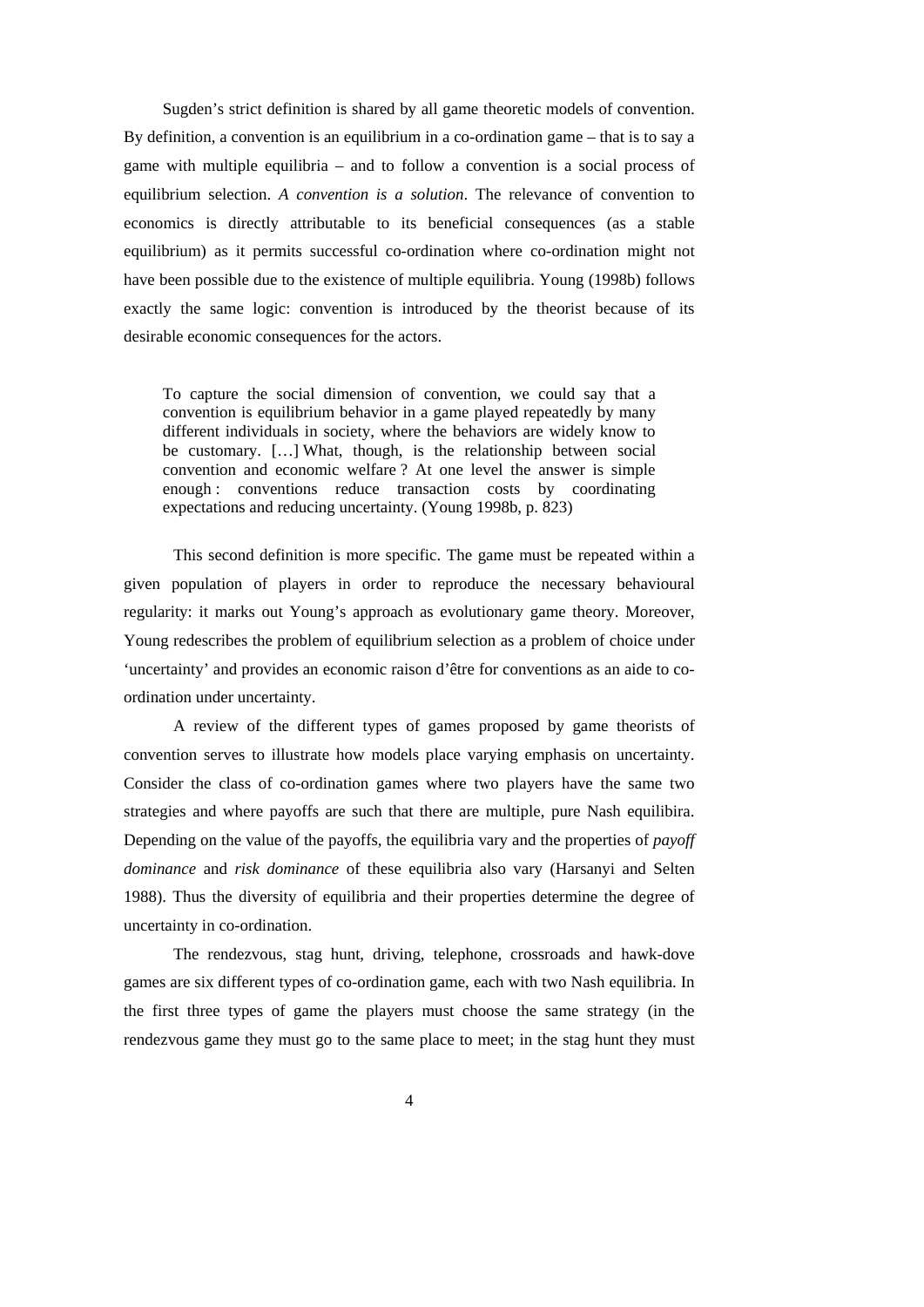hunt the same prey; in the driving game they must drive on the same side of the road). In the other three games, the players must choose opposing but complementary strategies (in the telephone game one must call back whilst the other waits; in the crossroads game one slows down and the other maintains speed; in the hawk-dove game one plays hawk the other plays dove). There is no sense in which there is a 'better' strategy that can be systematically adopted by one player: in each of these games, the players choices are interdependent. It is the absence of such a strategy, due to the multiplicity of equilibria, that creates what game theorists such as Young have called uncertainty.

The rendezvous and stag hunt games are co-ordination games where the equilibria are payoff and risk dominant. In these games uncertainty boils down to the well-known problem of co-ordination failure (Cooper and John 1988): players can coordinate at a sub-optimal equilibrium if they are not sensitive to the property of payoff-dominance of one of the two equilibria. They can only follow the established convention. Coordination is assured at the cost of efficiency. In the stag hunt the risk of co-ordination failure is higher because the payoff dominated equilibrium is risk dominant. This means that once there is a doubt about the other player's move, the strategy of hunting hares becomes the less risky option even though the stag is more nutritious if caught (i.e. it provides a higher payoff). In this case the convention stabilises a behaviour that is globally inefficient though less susceptible to non co-ordinated outcomes.<sup>[2](#page-4-0)</sup>

In the other four games, properties of payoff and risk dominance cannot be used in equilibrium selection, hence there is heightened uncertainty. In fact, the driving and telephone games are of pivotal importance as they are the only pure coordination games where the players are completely indifferent between strategies. These games are crucial to the game theoretic literature on convention because they bring out the arbitrariness of convention. On the other hand, in the crossroads and hawk-dove games the players are faced with Stackelberg equilibria which present conflicts of interest between them: each player has a preference for a particular equilibrium. The hawk-dove game is the most conflictual of the two in that the dove

-

<span id="page-4-0"></span> $2^2$  For a more recent example, consider the following situation discussed by Goyal and Janssen, where the convention concerns the choice of a network technology. An inferior technology  $\beta$  can drive out a superior technology  $\alpha$  if  $\beta$  communicates better with  $\alpha$  than  $\alpha$  does with  $\beta$  (Goval and Janssen 1997).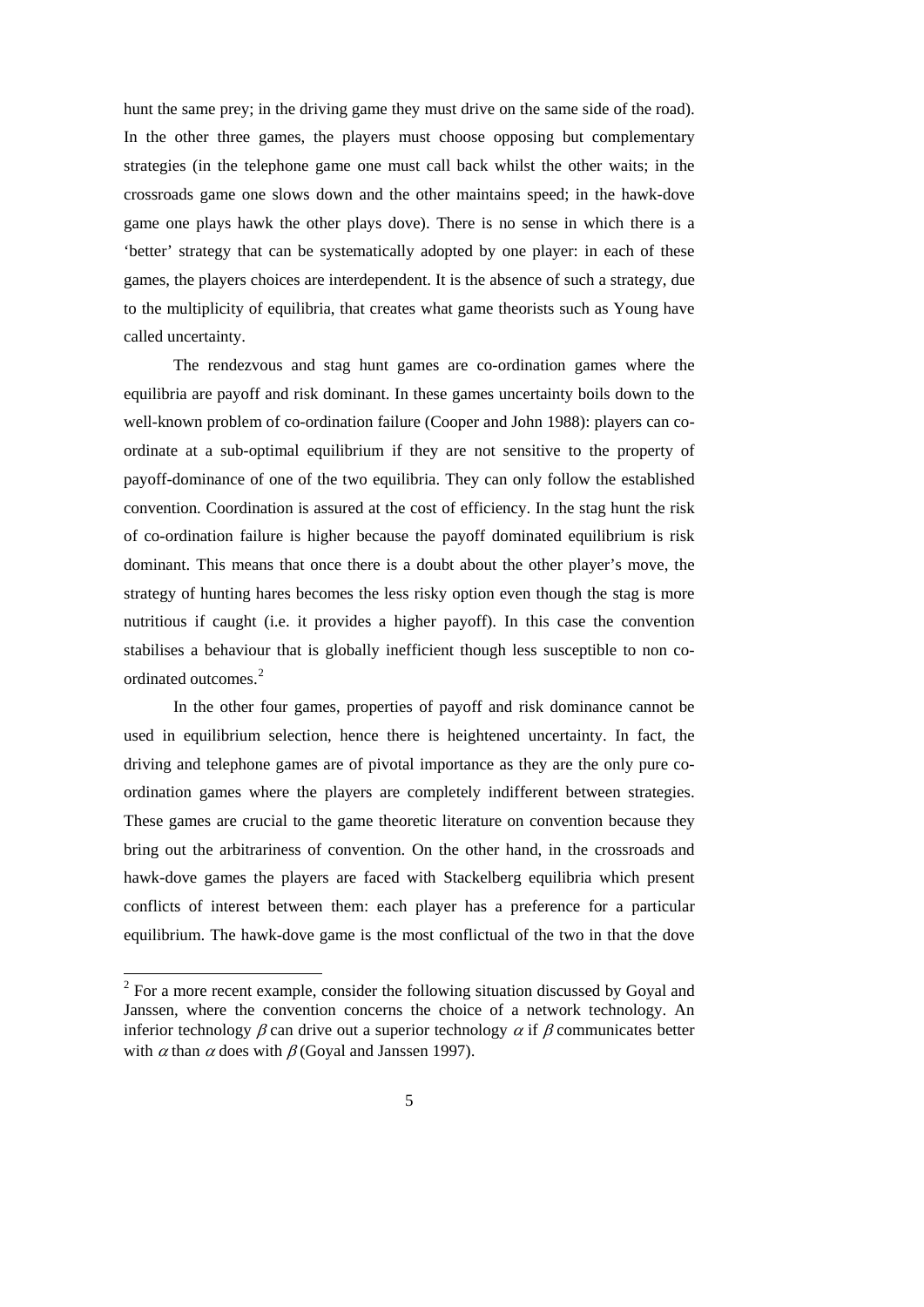player has a strict preference for the other player to play dove as well. In this context the convention no longer resolves pure uncertainty, rather it resolves a situation of conflict by stabilising an order of priority between the players.

In all these cases the convention provides a solution that allows agents to avoid further layers of higher order calculations and expectations. Individuals who coordinate by following a convention do not submit to a particular law or prescription, nor have they signed a contract. The convention is a pre-established solution, an existing regularity that is of an entirely different nature to a law or a contract. The role of the convention is to select an equilibrium amongst several, because whilst agents have the capacity to calculate the equilibria, they fail to co-ordinate on one of them (Rabin 1994).

David Lewis, the pioneer of the game theory of conventions, is the only author who claims to reconcile rationality and convention. His research proposed to develop a response to the language paradox articulated by his mentor, Willard Quine<sup>[3](#page-5-0)</sup>. His aim was to show that rational agents would follow conventions and that they could do so without agreement, purely on the basis of precedent (Lewis 1969, pp. 35-42). But there is a logical incompatibility between the rationality postulate as formulated by mainstream economics and the idea that agents might follow precedent. Economic rationality has difficulty accounting for the type of salience (Gilbert 1990; Miller 1990; Janssen 1998) that is essential to Lewis's account of convention because it is exclusively forward-looking : a strategy is rational at time *t* if and only if it maximises expected utility from *t* into the indefinite future. Precedent could, of course, allow agents to co-ordinate their expectations, but once the rationality of agents is common knowledge in a given population, expectations will be based on the canons of rationality rather than the reproduction of past behaviour. All equilibria – not just the incumbent one – are consistent with rational behaviour under these conditions, so economic rationality and convention cannot co-exist.

This diagnosis explains the fact that within mainstream economics the concept of convention has been developed in evolutionary game theory (Young 1993) rather than the classical game form that Lewis first suggested. In evolutionary game theory agents are backward-looking, so that they base their present decisions only on the observation of past regularities. Not only are they backward looking, but they are also

<span id="page-5-0"></span><sup>&</sup>lt;sup>3</sup> The paradox was this : do we need language to agree on the meaning of words (the basic conventions of language) in order to create a language ?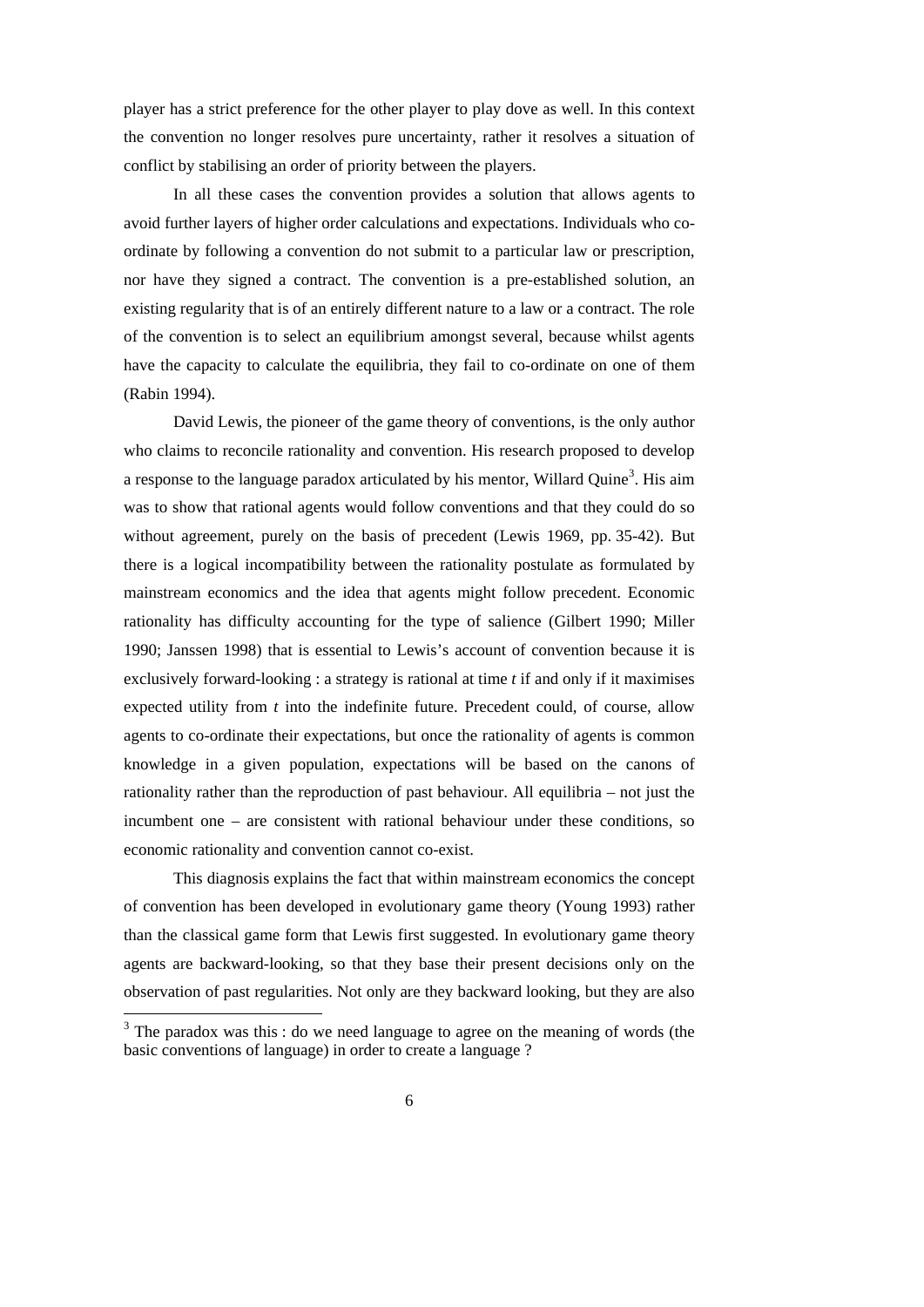naïve: period after period agents choose their strategies reacting purely to the past states of the system and thus only unintentionally contributing to its evolution (Mailath 1998). The agents of evolutionary game theory have bounded rationality: they follow precedent blindly, unaware of alternative courses of action. The spontaneous order achieved is the product of this limitation imposed on their cognitive capacities, it is not planned or premeditated (Sugden 1989).

Nevertheless, evolutionary game theory retains a form of bounded rationality that remains calculative. Its major innovation is to limit the data upon which these calculations are based to information from past periods whilst excluding all knowledge of the future. The decision rules applied by players in evolutionary games fundamentally rely on expected utility calculations that are conditional on the prior states of the system. In this case, the 'uncertainty' surrounding equilibrium choice is resolved through the calculation of a weighted average of past behaviours in the population. Thus the limited rationality postulated by evolutionary game theorists does not expose agents to genuine uncertainty. Instead, adaptive behaviours are propagated through the population in response to individual interactions in an environment characterised by probabilistic risk.

This construction is formalised as a dynamic system (Kandori, Mailath and Rob 1993). The modeller can then predict which out of a number of alternative behavioural regularities will emerge as the dominant one in a given population. Deviant behaviour is possible within this framework: a random noise variable means that individual agents can 'mutate' and adopt any alternative equilibrium strategy. However, the system as a whole converges on a unique convention in the long run. In this way, evolutionary game theory explains the emergence of convention without relying on individual strategic behaviour or standard models of economic rationality. The historical emergence of a behavioural regularity is described in terms of a selforganising ergodic system whose dynamics are both independent of historical contingency and perfectly predictable (Young 1993).

Game theory introduces conventions as solution concepts in an attempt to construct a stable social order in an uncertain environment populated by agents with bounded rationality. Superficially, this appears to distance the game theorists from mainstream accounts of social order. However their in-depth analysis of the properties of stochastic dynamics is very much in keeping with the modelling focus of mainstream theory. Moreover, their attachment to the mathematical tools of modern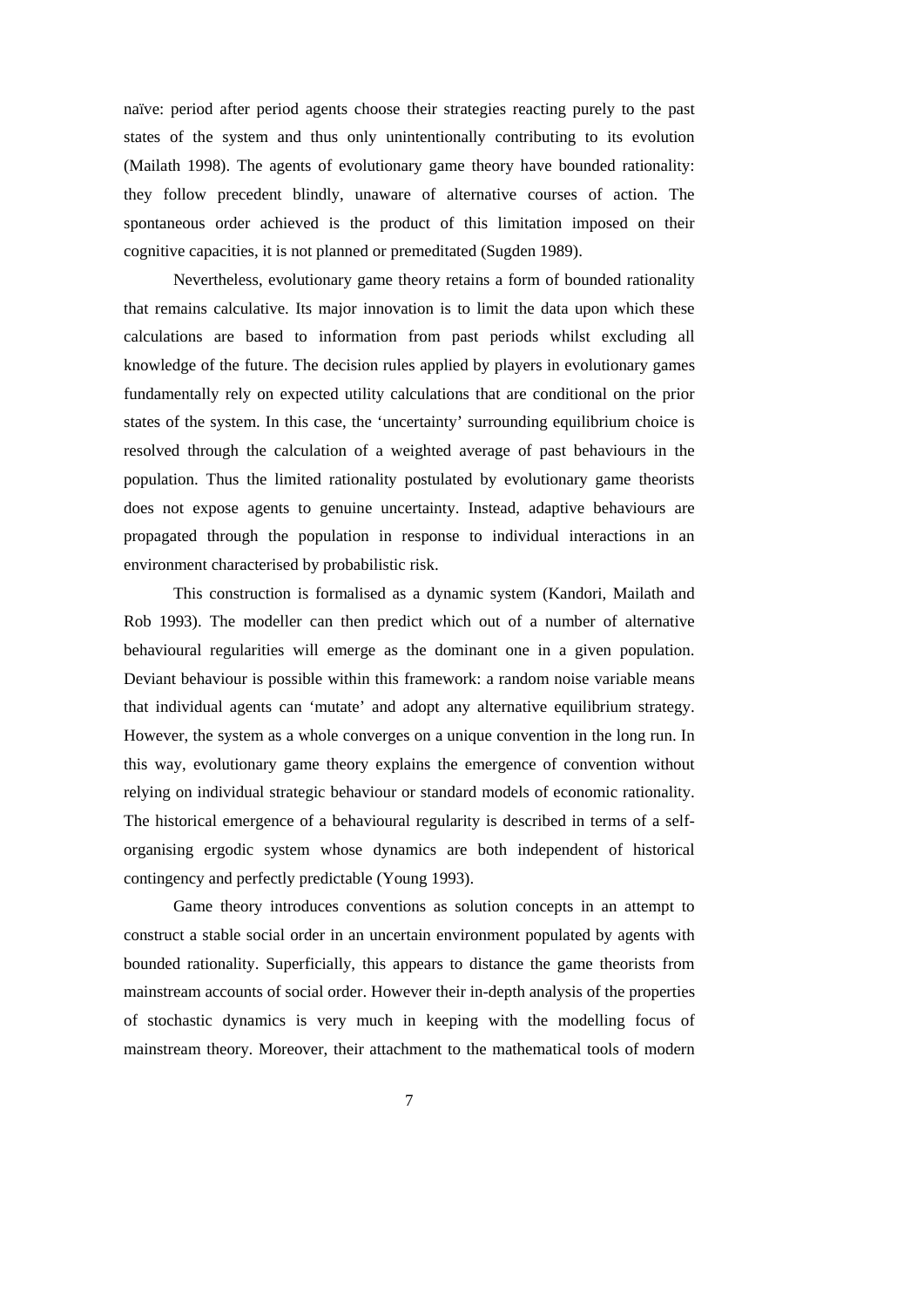economics has two important consequences for their approach: i) convention cannot be understood independently of its status as a solution; ii) the calculative rationality of the agents transforms uncertainty into a probabilistic choice between perfectly known alternatives (i.e. the multiple equilibria of the game).

# **Part II**

#### **Uncertainty and convention in post-Keynesian economics**

In recent years, post-Keynesian accounts of radical uncertainty have been supplemented by an extensive literature on the philosophical preconceptions of Keynes's thought, encompassing contributions to the history of thought, philosophy and methodology. This literature draws mainly on the *Treatise on Probability* as well as Keynes's later economic writings. Whilst concentrating on the theoretical and policy implications of the rejection of the standard probability calculus, post-Keynesians have continued to stress the role of conventions in an economy characterised by radical uncertainty.

As noted in Part I, both mainstream and heterodox approaches to convention recognise the relationship between convention and uncertainty. We have already seen that, in the case of game theory, probabilistic accounts of uncertainty are standard. Our contention is that the refinement of the concept of uncertainty undertaken by post-Keynesians provides a non-probabilistic alternative that underpins a contrasting heterodox approach to convention. As we shall see, this alternative framework prepares the ground for another radical break with the economic orthodoxy: it challenges the very idea of conventions as solutions.

In Keynes's economic works, the concept of uncertainty is introduced as he grapples with the question of how we can know anything about the future (Keynes 1936, p. 149). The latter question is a crucial element of his discussion of investment, which refers to examples such as the ten-year yield of a railway, the value of a copper mine, or the goodwill of a patent medicine, to show that the grounds for reasonable estimates of returns are either flimsy or absent. He goes on to describe how the transition from an 'entrepreneurial' economy to a 'speculative' economy can exacerbate this problem. The division of management and ownership, as well as the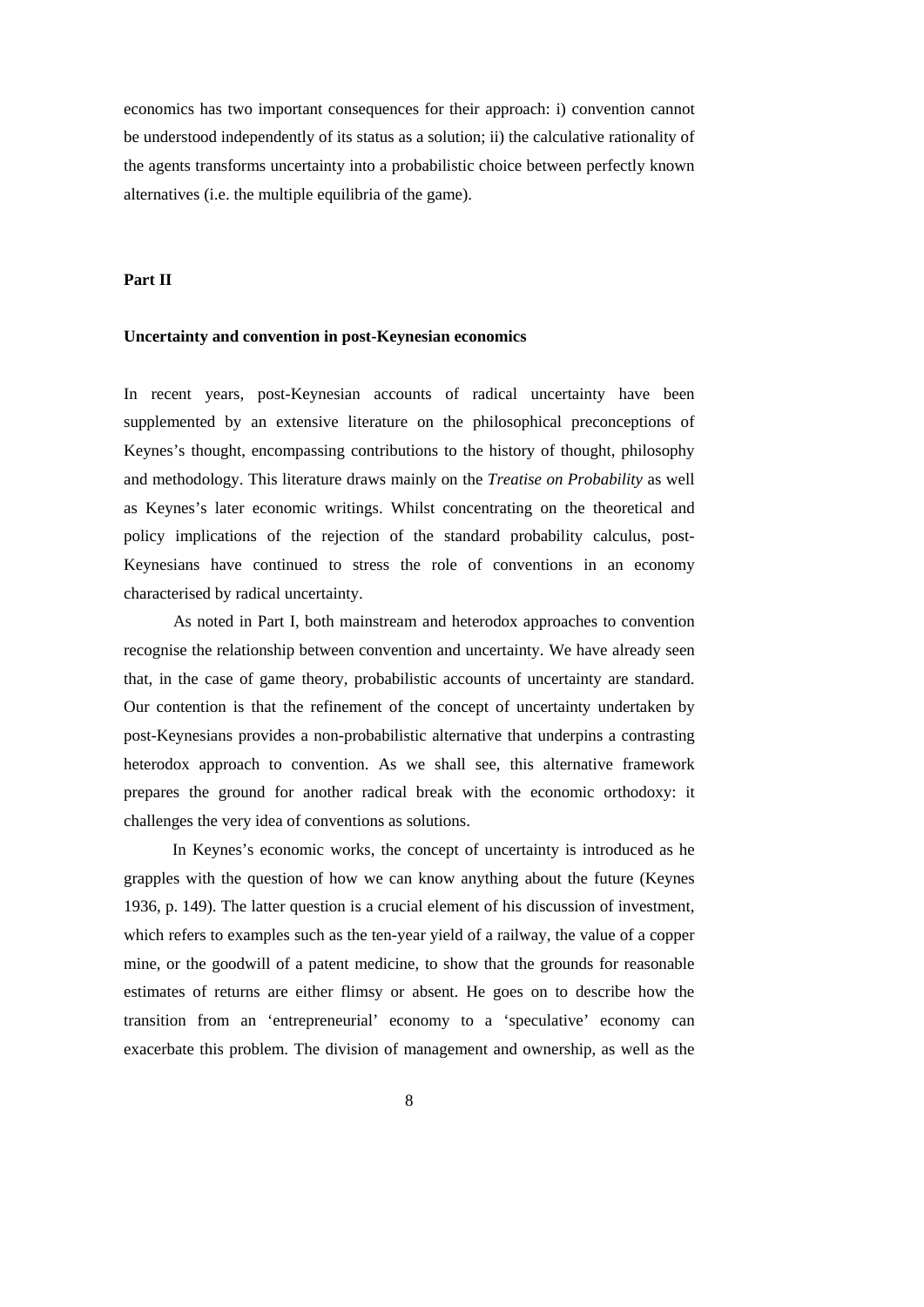speed and frequency of transactions, threatens the stability of the economic system<sup>[4](#page-8-0)</sup>. Speculative decisions, based on 'the news' have a destabilising effect on the level of current investment; they increase the likelihood of market fluctuations and make forecasting pointless.

Keynes developed this theme in his critique of Marshall, Edgeworth and Pigou (Keynes 1937). These classical economists used mathematically calculable probabilities to describe the likelihood of past, present and future events in exactly the same manner. Consequently, what Keynes calls uncertainty was replaced by actuarial risk:

The calculus of probability, though mention of it was kept in the background, was supposed to be capable of reducing uncertainty to the same calculable status as that of certainty itself; just as the Benthamite calculus of pains and pleasures or of advantage and disadvantage... (Keynes 1937, pp. 112-113)

In his earlier career Keynes had brought the philosophical study of probability into the foreground and realised that probabilities were mathematically tractable only under certain highly restrictive conditions (Keynes 1921). He concluded that a new conception of uncertainty was required to compliment his critique of the classics.

Building on Keynes' remarks, post-Keynesians have discussed uncertainty since the 1960s. The concept is now widely acknowledged to be a fundamental distinguishing characteristic of the post-Keynesian school (Arestis 1996, pp. 117-118; King 2002, p 185). Since post-Keynesian surveys such as those of Arestis (1996) and King (2002) provide comprehensive surveys of the field, we shall restrict our discussion to two pioneering economists who have contributed to shaping the post-Keynesian discussion of radical uncertainty: George Shackle and Paul Davidson.

Shackle was the originator of the 'radical subjectivist' approach to uncertainty (1955, 1972, p. 155-229). He claimed that agents cannot possess *any* knowledge' about the future because it is non-existent and indeterminate.

The deliberate self-deception of business, in supposing its investment decisions to be founded on knowledge and to be rationally justifiable; the

<span id="page-8-0"></span><sup>&</sup>lt;sup>4</sup> 'It is as though a farmer, having tapped his barometer after breakfast, could decide to remove his capital from the farming business between 10 and 11 in the morning and reconsider whether he should return to it later in the week.' (Keynes 1936, p. 151)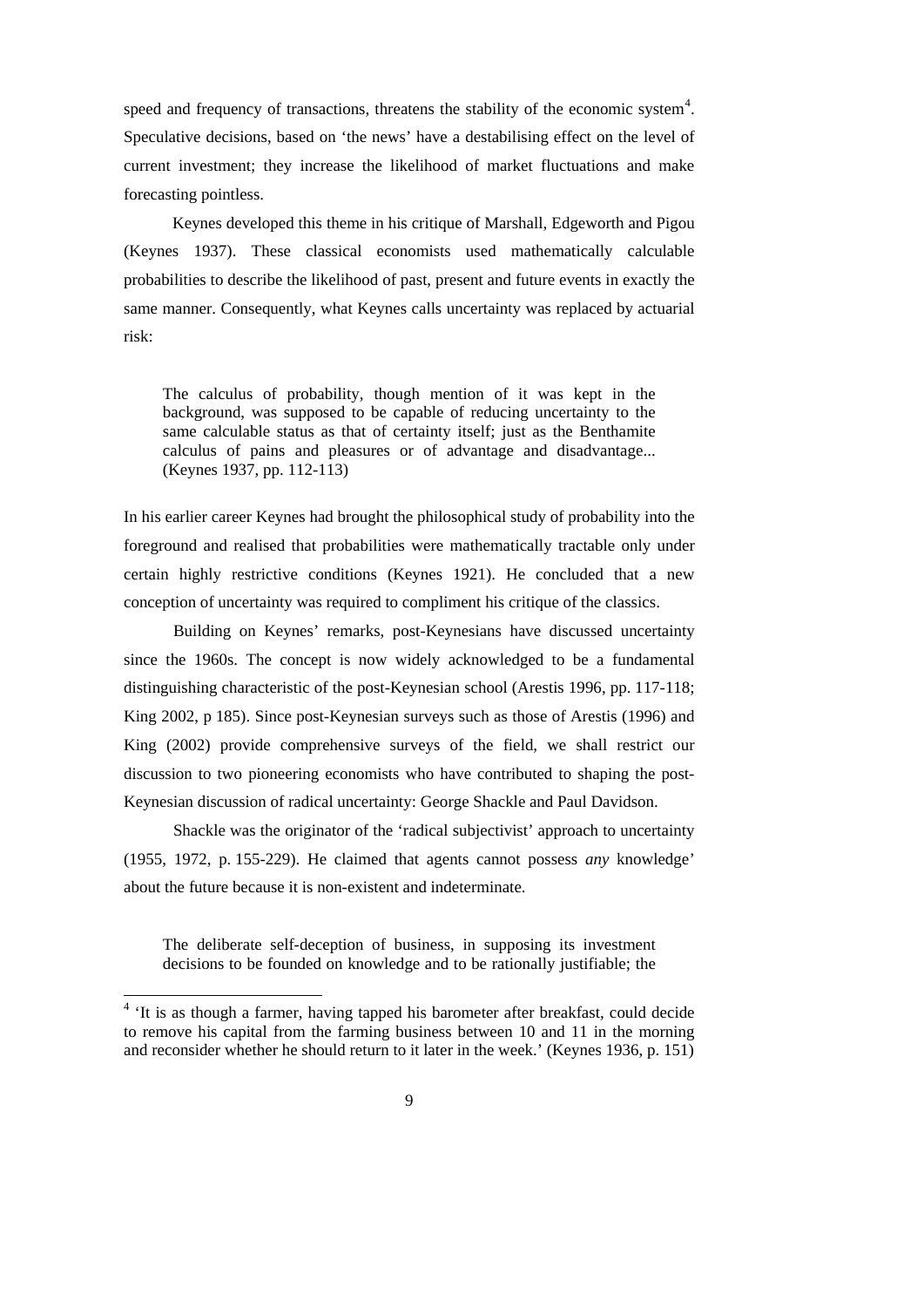insecurity of its faith in its own judgements, which the awareness of this self-deception engenders; the paralysis of decision and enterprise which can result when the structure of pretended knowledge is violently overthrown by events; this central core of the *General Theory* is to be found in Chapter 12... (Shackle 1967, p. 132)

As a result, Shacklean agents do not possess probabilistic estimates about future states of the world. Instead, when faced with a decision, they use their imaginations to construct possible alternatives: they create rather than discover. In this framework agents are aware that their predictions are conjectures and that their plans are susceptible to the imagination of other independent agents; they are conscious of uncertainty. Moreover, their forecasts are affected by their desires (leading to optimism) and their fears can lead them to ignore crucial elements of their situations. Though he was a crucial forerunner of the post-Keynesian work on radical uncertainty, Shackle was never closely affiliated to the post-Keynesian community and worked mostly on his own. This meant that, despite his groundbreaking contribution, he had relatively little direct influence on the development of post-Keynesian research (King 2002, p 187).

Davidson, on the other hand, is a central figure who has been responsible for stimulating much of the subsequent post-Keynesian discussion of uncertainty. He began with a critique of classical and neoclassical economics. Both assume a long run equilibrium that is independent of initial conditions (the ergodic hypothesis that we also found in the evolutionary game theory of Young). The ergodic hypothesis serves to rule out path dependent processes by assuming that they have no effect on the eventual stable state of the economic system. This effectively makes contingent events – and consequently history – analytically irrelevant to economics (Davidson 1982-83). In contrast post-Keynesians such as Shackle are committed to the non-ergodicity of economic systems<sup>[5](#page-9-0)</sup>. In emphasising the impossibility of prediction and the creative aspects of choice, post-Keynesians explicitly deny a crucial assumption of mainstream economics: that past probabilities can provide us with grounds for predictions of future events (Davidson 1991, p. 130). The existence of non-ergodic processes is therefore identified with the existence of 'true uncertainty' and the abandonment of the probability calculus:

<u>.</u>

<span id="page-9-0"></span><sup>&</sup>lt;sup>5</sup> According to Davidson this is one of three characteristics that distinguish post-Keynesian economics from the mainstream. The other two are the non-neutrality of money and the lack of gross substitutability between money and other goods.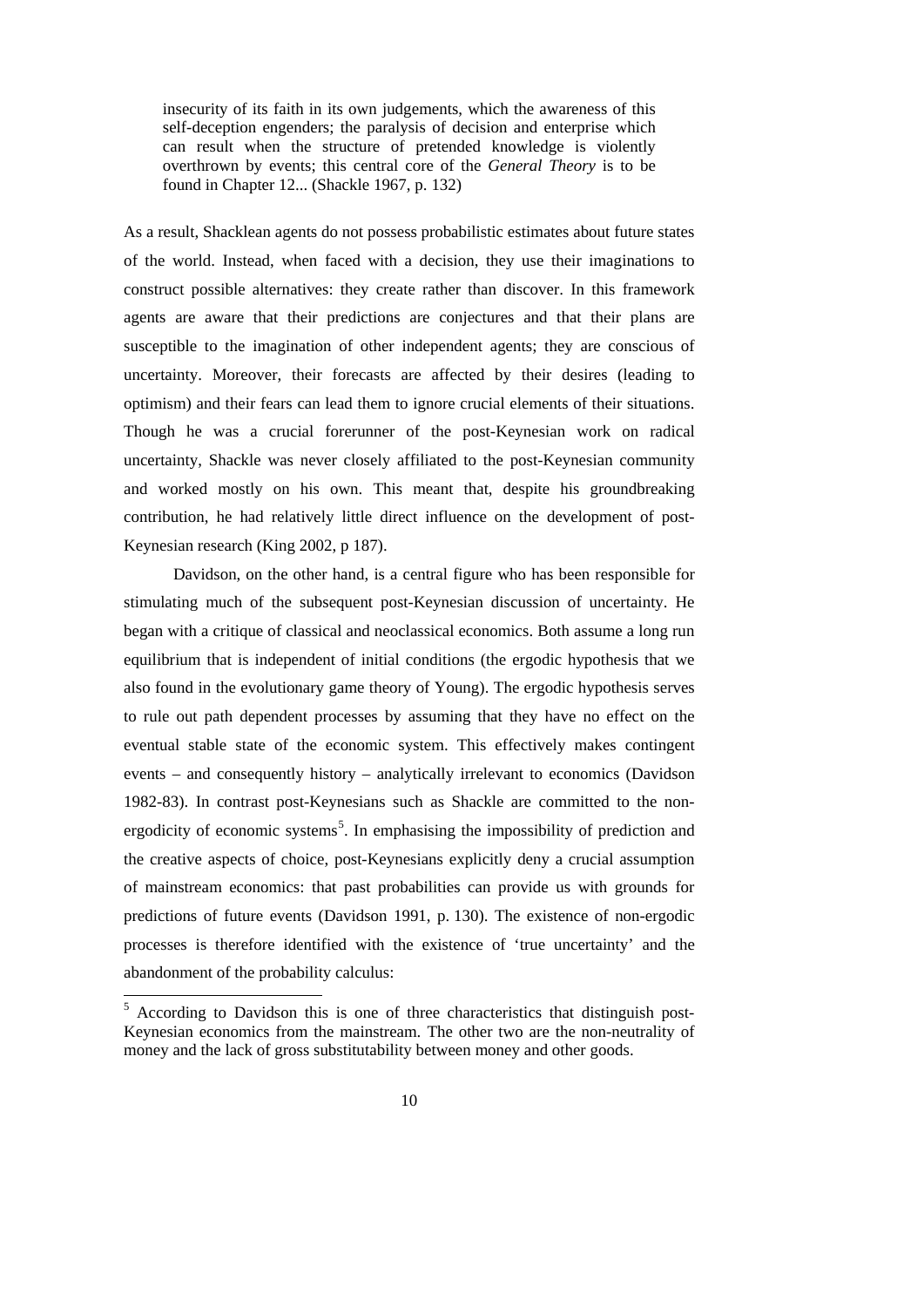... [in cases of true uncertainty] the economic agent believes that during the time between the moment of choice and the payoff, unforeseeable changes will occur. The decision maker believes that *no* information regarding future prospects exists today and therefore the future is not calculable. (Davidson 1991, p; 131)

These two important figures within the post-Keynesian literature on uncertainty were supplemented by the secondary literature on Keynes's philosophy that grew out of the compilation of Keynes's collected works in the 1980s (King 2002, p 181-182). The work of Lawson (1985, 1988), Carabelli (1988), Fitzgibbons (1988), O'Donnell (1989) and Runde (1990) departed from standard post-Keynesian approaches by emphasising the relationship between Keynes's early philosophical and later economic writings. This literature focussed on the re-reading of Keynes's *Treatise on Probability* (1921) and a number of unpublished student papers by Keynes that had recently been discovered in the Marshall Library in Cambridge.

In the *Treatise on Probability*, Keynes conceives of probability as a logical relation holding between pairs of propositions. Every argument proceeding from a set of premises *h* to a conclusion *a*, is dependent on a logical relation represented as *a* / *h*. This relation is rarely one of certainty and entailment. More frequently it expresses a degree of rational belief or partial inference. Keynes distinguished this position from contemporary mathematical treatments in his discussion of measurability in Chapter 3. Here, he differentiated cases where probability is said to be 'unknown' and cases where probabilities are non-existent or 'indeterminate'. There are many cases in which agents cannot attach an ordinal measure to the relation that holds between given hypotheses and the evidence supporting them<sup>[6](#page-10-0)</sup>. Thus, in Keynes's theory, all probability relations lie on a continuum stretching between absolute certainty and impossibility. Indeterminate cases that are characterised by the lack of both cardinal and ordinal measurability cannot be situated anywhere on that continuum. Lawson (1985) characterises these cases as 'uncertain', and in so doing, he provides a

-

<span id="page-10-0"></span><sup>&</sup>lt;sup>6</sup> 'By saying that not all probabilities are measurable, I mean that it is not possible to say of every pair of conclusions, about which we have some knowledge, that the degree of our rational belief in one bears any numerical relation to the degree of our rational belief in the other; and by saying that not all probabilities are comparable in respect of more or less, I mean that it is not always possible to say that the degree of our rational belief in one conclusion is either equal to greater than, or less than the degree of our belief in another.'(Keynes 1921, p. 37)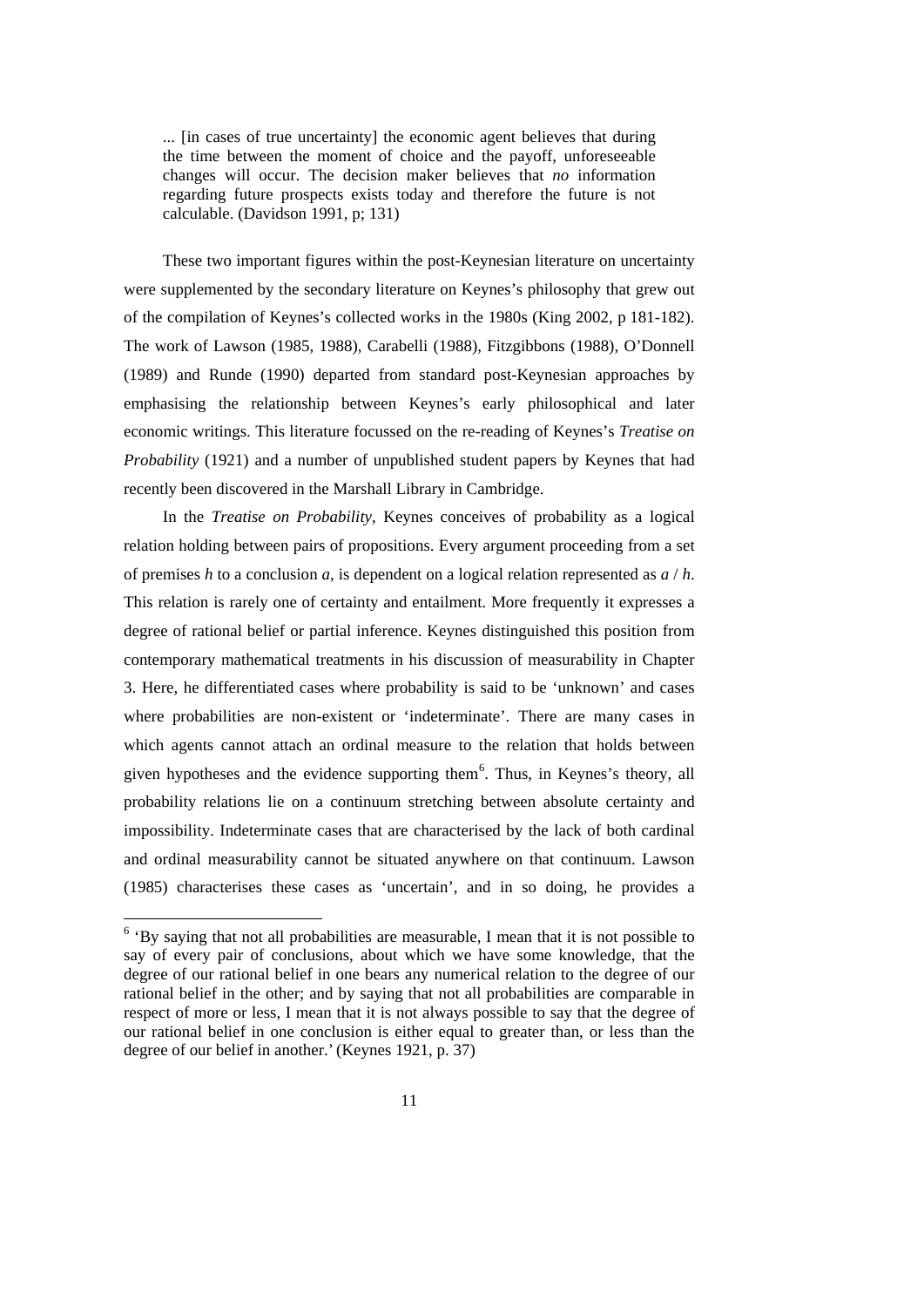framework for distinguishing the special nature of Keynesian uncertainty. When a secondary proposition is known and links *a* (the primary proposition) to *h* (the available evidence) with a numerical probability of less than one, or an ordinal probability that allows it to be situated in an ordered series of relations, there is no uncertainty. Thus, uncertainty-as-probabilistic-risk is a non-starter in the framework of Keynes's *Treatise*. True uncertainty only arises when the knowledge of the secondary proposition linking  $a$  to  $h$  is absent<sup>[7](#page-11-0)</sup>.

The convergence of the post-Keynesian literature on uncertainty around the concepts of non-ergodicity and indeterminacy has stabilised into a consensus since the debates of the late 1980s and, though some terminological differences persist, the distinction between probabilistic calculation and uncertainty is now well entrenched. Post-Keynesians also concur with our conclusion of Part I, that radical uncertainty is absent from traditional economics. As we saw earlier, game theorists conceptualise conventions as solutions to co-ordination problems that are repeatedly faced by rational or boundedly rational agents (Goyal and Janssen 1996), the purpose of these conventions is to eliminate uncertainty and achieve stability.

Moreover, Keynes's account of how people act in situations of uncertainty is also couched in terms of convention. According to Keynes, in the absence of determinate and calculable knowledge concerning the results of all possible actions, conventions form the basis of knowledge under uncertainty. Keynes's discussion of convention is brief, but none of what he says suggests a conception of conventions as solutions.

Instead of providing a general definition of convention, Keynes offers a number of illustrations. The 1937 *QJE* article, a central reference for post-Keynesians, gives the most extensive account of the range of conventions that can be found in financial markets. He delineates three principal types:

(1) We assume that the present is a much more serviceable guide to the future than a candid examination of past experience would show it to have been hitherto. In other words we largely ignore the prospect of future changes about the actual character of which we know nothing. (2) We assume that the *existing* state of opinion as expressed in prices and the character of existing output is based on a *correct* summing up of

-

<span id="page-11-0"></span><sup>&</sup>lt;sup>7</sup> Uncertainty is also associated to the Keynesian concept of the 'weight of arguments'. We shall not develop this idea in the present article, but refer the reader to Runde (1990) for further details.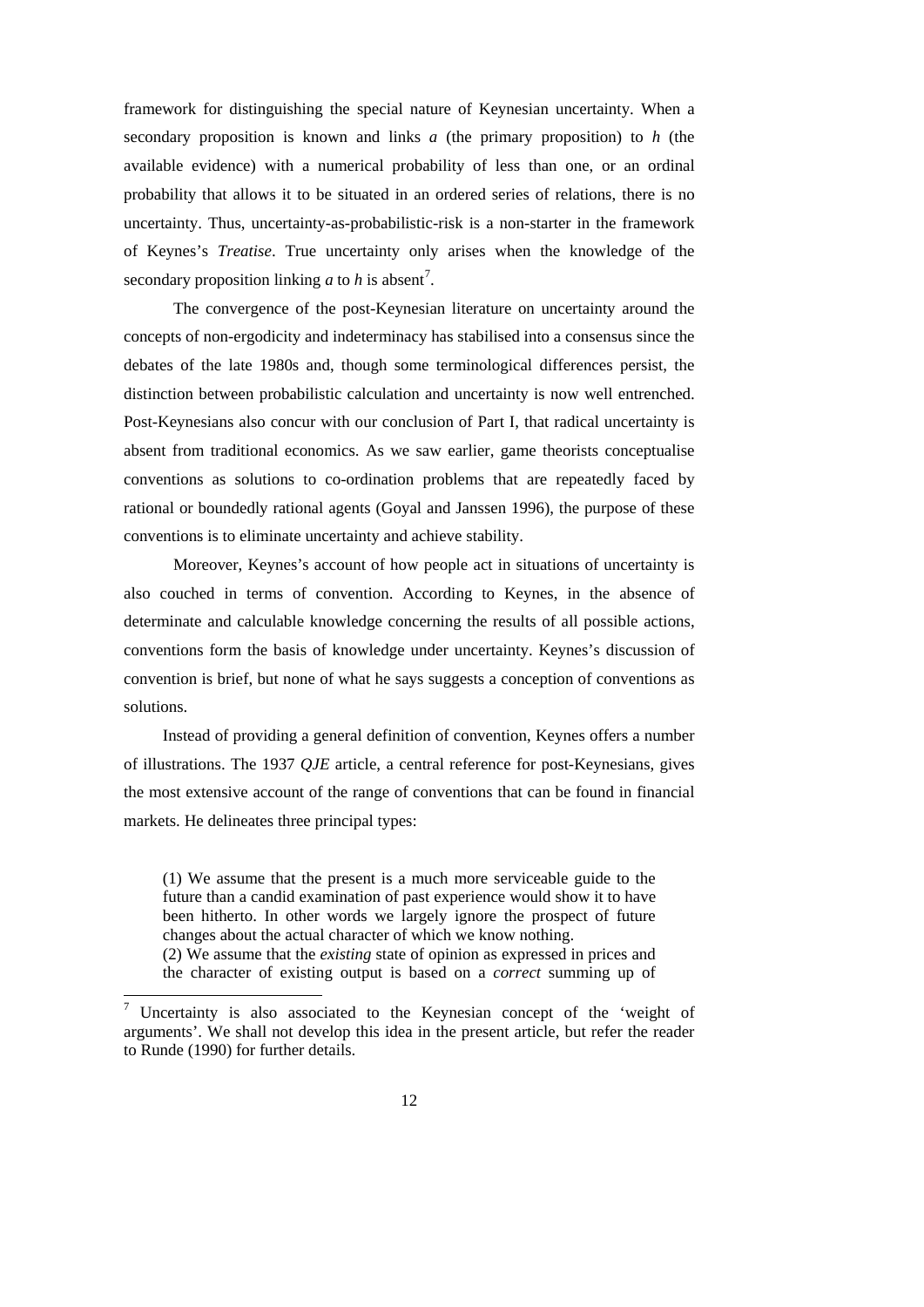future prospects, so that we can accept it as such unless and until something new and relevant comes into the picture.

(3) Knowing that our own individual judgment is worthless, we endeavour to fall back on the judgment of the rest of the world which is perhaps better informed. That is, we endeavour to conform with the behaviour of the majority on average. The psychology of a society of individuals each of whom is endeavouring to copy the others leads to what we may strictly term a *conventional* judgment. (Keynes 1937, p. 114)

Some commentators have suggested that these three examples are perhaps best understood as Keynes's account of the *resources* used by investors trying to cope with the overwhelming uncertainty of volatile financial markets (Bibow, Lewis and Runde 2003). What is crucial for our argument however, is that the conventions outlined in the *QJE* article cannot either eliminate or reduce uncertainty. According to Keynes, even if behaviour informed by these conventions happened to stabilise a particular market, the result would be entirely contingent and none of the agents could have rationally expected it to happen. This is underlined by his continuous reference to the influence and unpredictability of the news, which need not track or describe actual events accurately.

Post-Keynesians have long pondered the implications of these passages for economics, but few have tried to work out what Keynes was trying to pick out with the introduction of the concept of convention. What do the three aforementioned examples have in common? Keynes never offered an account of what a convention is, and why and how it might tie these cases together. Post-Keynesians have mostly remained faithful to Keynes by following his description of market conventions but refraining from adding a substantial theory of convention to it. As we have already seen, they have concentrated on the analysis of uncertainty. Some, of course, have ventured tentative elaborations, but these do not go much beyond citations of Lewis (1969) and brief references to 'structures of interdependent expectations' (Davis 1994, pp. 171-176); or 'structures of interdependent judgments' (Davis 1997, p. 210 and the concept remains relatively under-researched within the post-Keynesian tradition.

Another heterodox school in economics has taken up the challenge of analysing conventions: the économie des conventions (EC). Inspired by the same interpretation of Keynes's work as the post-Keynesians, this French research programme uses convention to inform an alternative form of economic analysis. In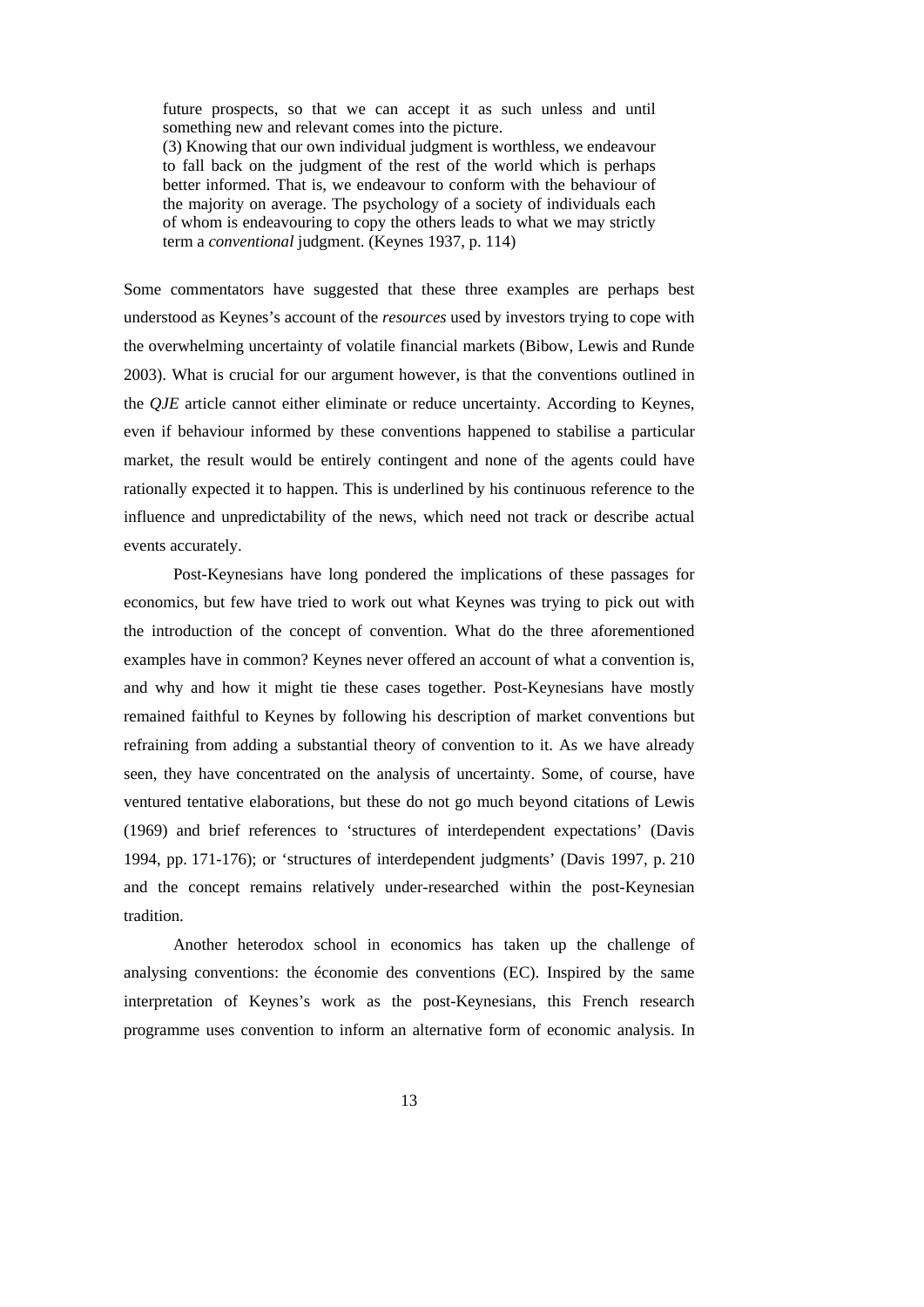the work of the EC conventions can no longer be viewed functionally (as the solutions to problems of choice under uncertainty); rather than eliminating uncertainty, they transform it.

### **Part III**

<u>.</u>

# **The economics of conventions: a further step in the Keynesian argument?**

The economics of conventions (EC) is a reformulation of the radical Keynesian project that aims to draw out the consequences of a realistic account of uncertainty for economic analysis (Favereau 1985, 1988, 2005, 2008). The starting point of the EC project is the recognition that there are a variety of forms of evaluation and action. Radical uncertainty is one consequence of this variety. One of the principle aims of the EC is to show that competing (and antagonistic) accounts of co-ordination from economics and sociology, can be integrated into a more general framework of co-ordination using a new set of analytical tools. The concept of "convention" is central to this framework, since each of these accounts of coordination may be redescribed as a convention. Conventionalists depart from the game theoretic tradition and redefine convention as a range of consistent interpretations and practices that agents assume to be shared (to some degree) by the other participants in the interaction.

In discussing the EC's approach to convention we prefer to invoke practices rather than "behavioural regularities" that have been emphasised in the first two parts of this paper. In a radical break from mainstream economics, conventionalist analyses have emphasised the interpretative capacity of individuals. The traditional emphasis on behavioural regularities was introduced by Lewis precisely in order to circumvent this interpretative level: consistency in observed behaviour is all that is required for coordination<sup>[8](#page-13-0)</sup>. In contrast, conventionalists claim that the similarity judgments allowing varying degrees of reflexive control are crucial to coordination. These judgments are, in turn, dependent on the agents' representations of the group or community they belong to. Such acts of interpretation allow individuals to identify

**Deleted:** ( **Deleted:** )

<span id="page-13-0"></span><sup>8</sup> At least this is the standard interpretation of Lewis's position based on his first definition of convention. Favereau (2008) shows that in a second version, formulated shortly afterwards in 1971, Lewis came to include representations in his account.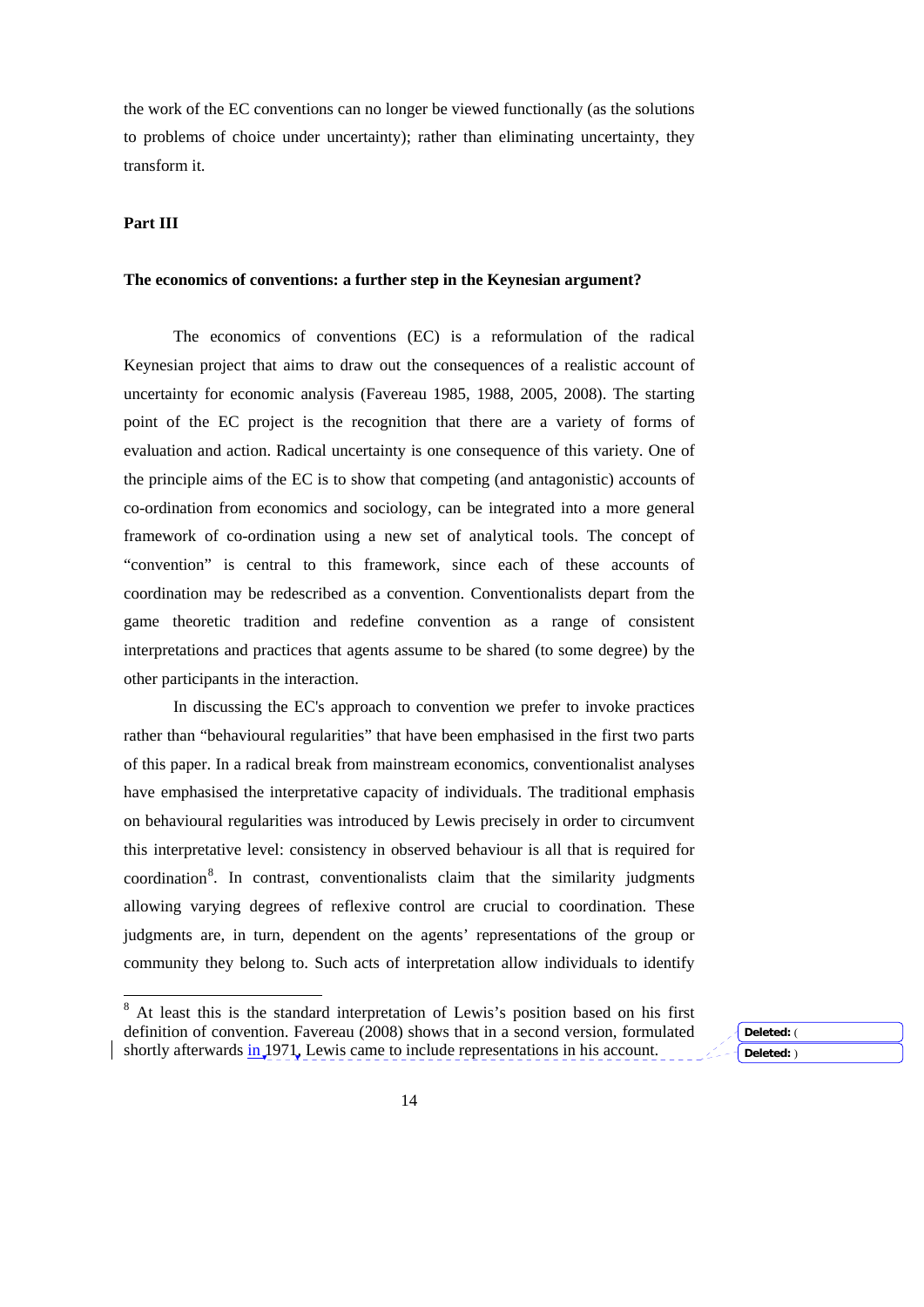appropriate conventional actions that are irreducible to any specific behaviour pattern. These interpretations and practices that agents assume to be shared reduce uncertainty without neutralising it completely: the supposition that a convention is in fact in place is reinforced by successful coordination, but never guaranteed.

Coordination can however, be further supported through external qualified objects and mechanisms endowed by *form-giving operations*. The notion of investments of form (Thévenot 1984; Eymard-Duvernay and Thévenot 1985) is used to make sense of the totality of these operations of form-giving. Investments of form produce equivalence across time and space through the existence of objects that can consolidate social relations and thus make them less dependent on the perceptions of the people that create them. The notion of investments of form provides a theoretical analysis of the real cost of moving from an indeterminate thing associated to a simple behavioural regularity to a qualified object associated to a formalised rule. Labels of quality provide an excellent illustration of the process. Once established, they create an equivalence class linking previously diverse objects in an attempt to draw attention to manufacturing standards as opposed to other indicators of quality such as personal recommendations or brand loyalty.

Conventions, insofar as they involve representations of a collective, are bound up with normative judgments about the correct or acceptable functioning of the collective. Exploring this normative dimension of coordination, Boltanski and Thévenot (2006) showed that different conceptions of justice, each relying on its own conception of the common good, can be associated to the most general forms of observed coordination. Consequently, the EC develops and defends six generalisable conventions (or "orders of worth"). Each of these corresponds to a specific form of coordination and a specific conception of worth. Market transactions are placed in the context of a plurality of possible forms of agreement rather than holding the privileged position they do in mainstream economics. For a concise presentation of the orders of worth see Boltanski and Thévenot (1999), from which the following table is drawn<sup>[9](#page-14-0)</sup>:

<span id="page-14-0"></span><sup>&</sup>lt;sup>9</sup> A more detailed account can be found in Boltanski and Thévenot (2006).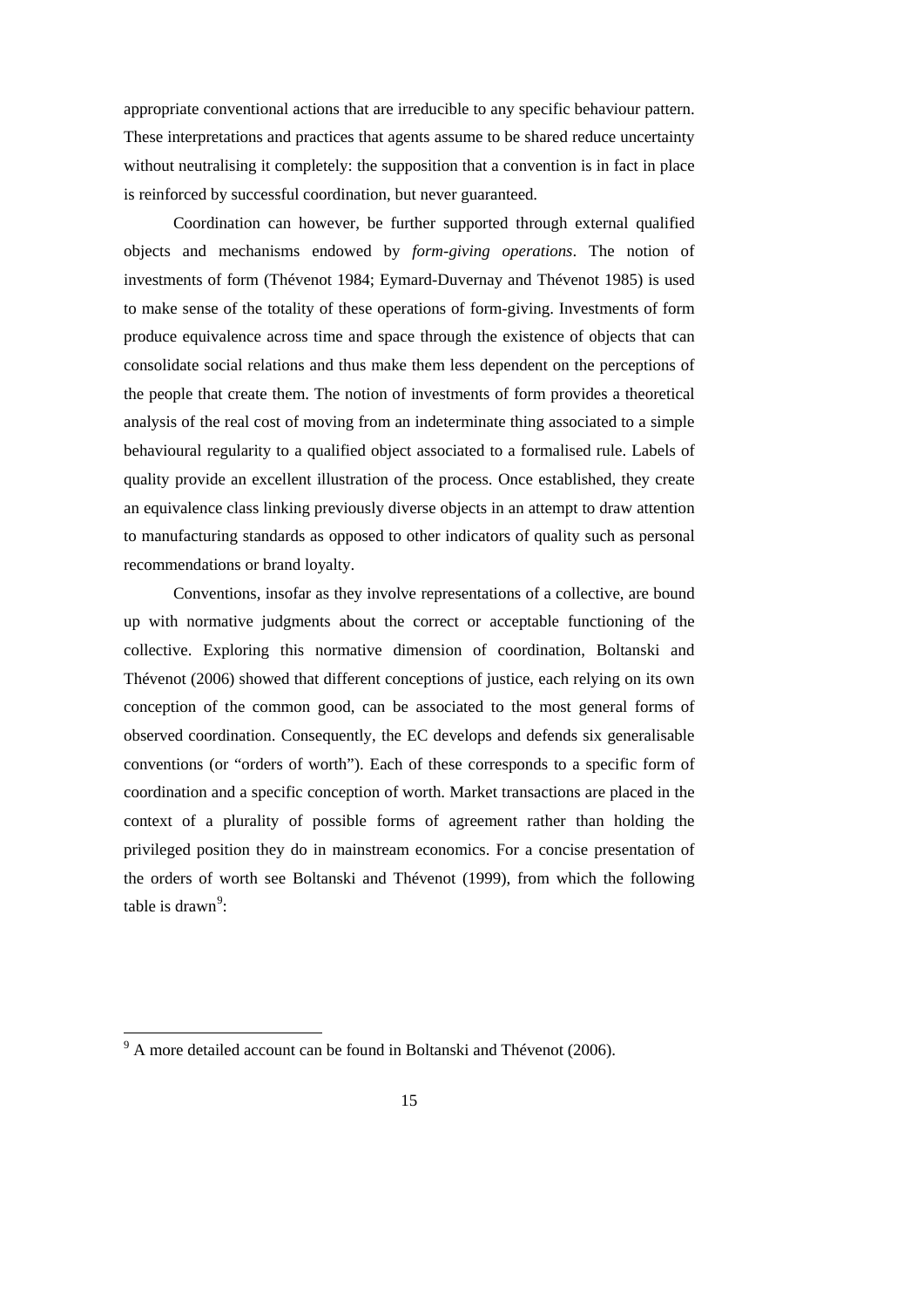| Orders<br>of worth | Mode of evaluation<br>(worth)            | Format of relevant<br>information   | Elementary<br>relation | Human qualification                   |
|--------------------|------------------------------------------|-------------------------------------|------------------------|---------------------------------------|
| Inspired           | Grace,<br>nonconformity,<br>creativeness | Emotional                           | Passion                | Creativity, ingenuity                 |
| Domestic           | Esteem, reputation                       | Oral, exemplary,<br>anecdotal       | Trust                  | Authority                             |
| Civic              | Collective interest                      | Formal, official                    | Solidarity             | Equality                              |
| Opinion            | Renown                                   | Semiotic                            | Recognition            | Celebrity                             |
| Market             | Price                                    | Monetary                            | Exchange               | Desire, purchasing,<br>power          |
| Industrial         | Productivity,<br>efficiency              | Measurable:<br>criteria, statistics | Functional<br>link     | Professional<br>competency, expertise |

In practice, these six main constitutive conventions (or orders of worth) and their attendant forms of coordination tend to get mixed and combined with each other. But they are also mixed with small-scale, local conventions that are less transposable to other contexts. That is why, in addition to the first plurality of orders of worth, there is a second type of diversity in the forms of coordination discussed by the EC: a distinction between different "regimes of engagement" (Eymard-Duvernay, Favereau, Orléan, Salais and Thévenot 2005). Regimes of engagement rank interactions according to the extent to which they can be extended to different people and situations ranging from no possible extension to universal generalization (the orders of worth). $10$  $10$ 

This brief presentation of the concept of convention as understood within the EC tradition will allow us to return to our argument where we left off at the end of Part II. It is now a matter of showing how the dynamics of this reformulated notion of convention rely on the transformation of uncertainty<sup>[11](#page-15-1)</sup>.

According to the EC, a convention can be distinguished from a subjective representation because it is hypothetically shared and this 'sharedness' is subject to a test. Tests serve, amongst other things, to introduce a dynamic element to the study of conventions. Conventionalists speak more generally of a test when an action and its consequences serve to establish or discredit a particular collective representation and

<u>.</u>

 $10$  For a concise presentation of the regimes of engagement, see Thévenot (2000).

<span id="page-15-1"></span><span id="page-15-0"></span><sup>&</sup>lt;sup>11</sup> For a presentation of these dynamics that focuses directly on the normative dimension of convention see Boltanski and Chiapello (2007).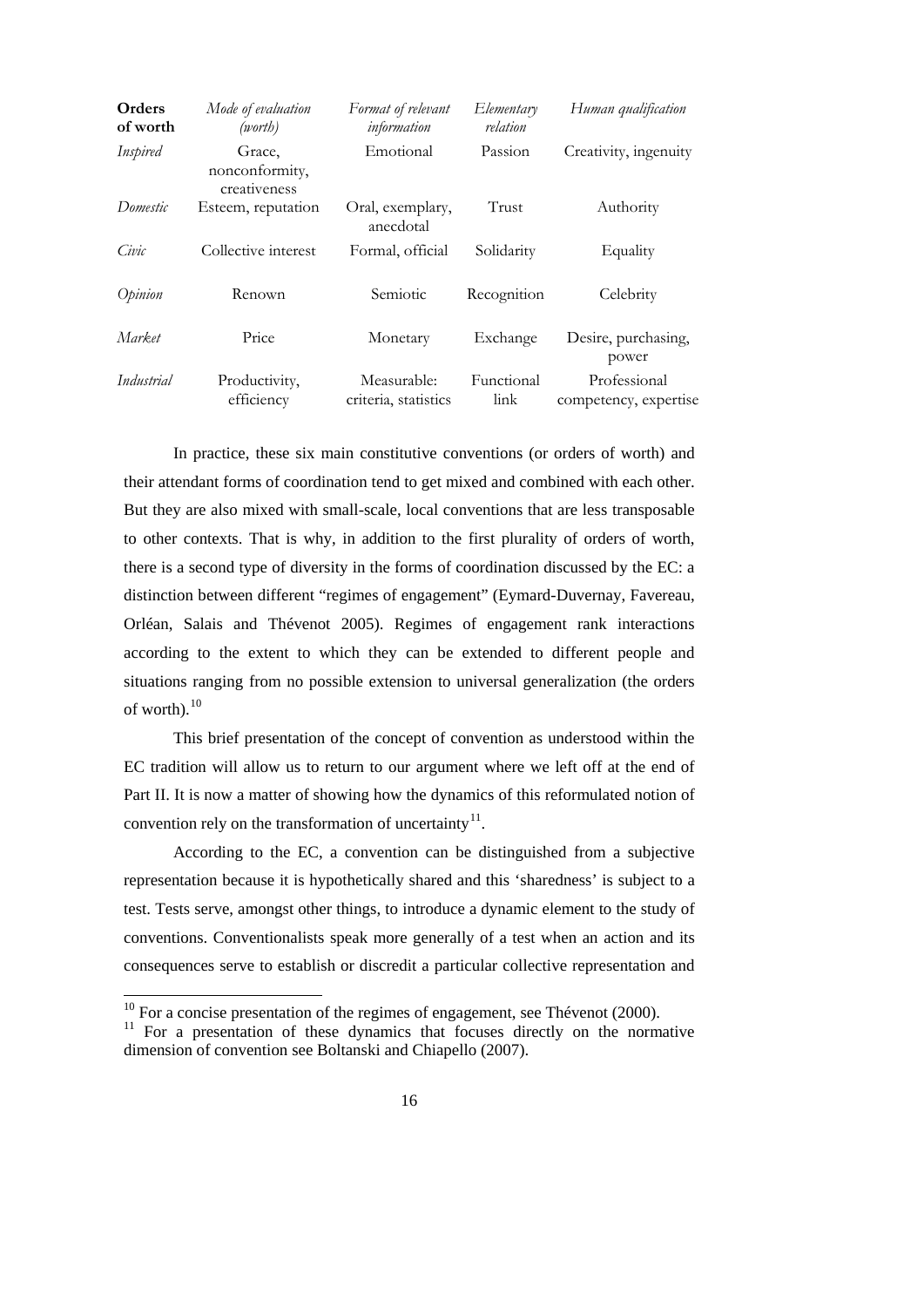its associated hypotheses: the existence of a convention is verified by the success or failure of coordination. Success can be evaluated in a number of different ways ranging from the presence or absence of behavioural adjustments to the achievement of external quantifiable goals through the use of objective indicators. In this last case for example, the test would normally be achieved through the use of an external device.

 Thus, coordination can be a continuous process of testing. However, what agents count as tests also depends on the convention insofar as it determines their perception of uncertainty. In other words, the definition of uncertainty – from the agents' perspective – becomes conventional itself. Following Knight (1921), Salais and Storper (1997) suggest two ways of apprehending uncertainty: specialisation and consolidation. Consolidation is the process by which agents aggregate things into a class or group and then measure the deviation from the overall tendency probabilistically. In other words, the agents reduce uncertainty to risk – though only at an epistemic level. In Part I we showed how this reduction of uncertainty to risk was taken for granted at an ontological level by game theorists thereby excluding the dynamic account proposed by the EC.

Specialisation, on the other hand, is a process that recognises the uniqueness of things. Radical uncertainty is maintained from the agents' perspective since they remain aware of the fundamental uncertainty that characterises their interactions with each other. In practice, small gaps between expected outcomes and actual behaviour do not necessarily lead to the collapse of conventions because repeated success in coordination leads to increased confidence in the established practices and reduces the need for interpretation and questioning. Thus, when new problems or impediments to coordination eventually arise, there is a tendency to discount their importance and stick to the established practice. In this manner conventional coordination leads to a weakening of the critical capacities of agents to the point where they are less reflective. According to conventionalists it is this process that accounts for the automatic feel of some conventional behaviour: 'hardened' conventions become routines (Salais and Storper 1997; Favereau and Le Gall 2002).

In contrast, the equivalences that underpin the different orders of worth and their respective tests can be the subject of continuous debate. Cases where coordination breaks down and past actions and assumptions are critically investigated are usually the result of perceived injustices felt by all or part of the community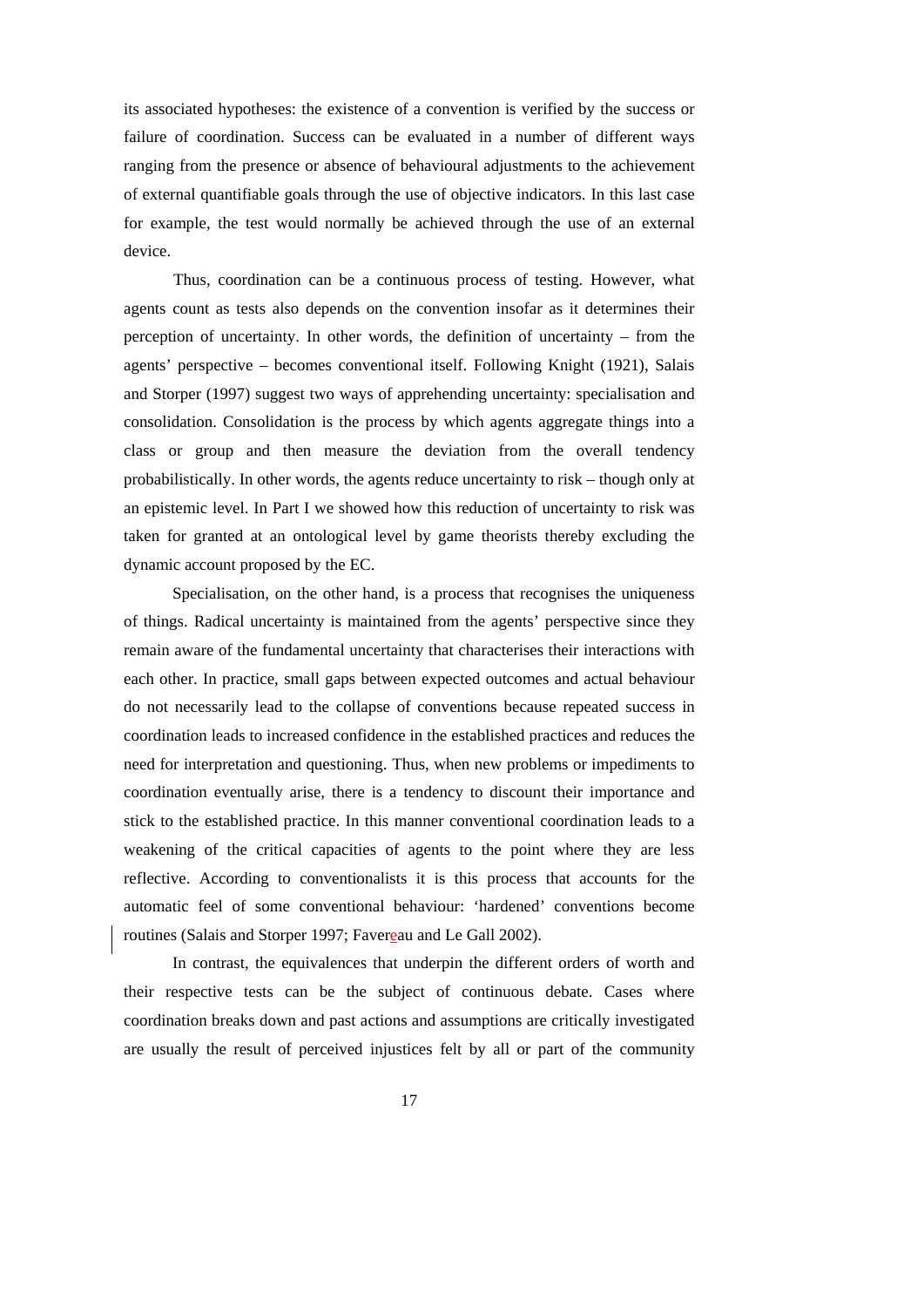concerned. Outside of these cases of disagreement however, people are usually engaged in much more peaceful and cohesive collaboration. Under these conditions their reflective capacities are more likely to be engaged when faced with tests of worth which are quite often routine elements of daily life (such as annual reviews at work and salary negotiations).

These variations in agents' degrees of reflexivity make convention and uncertainty fundamentally dynamic concepts. Conventions are the current states of a reversible process of consolidation or deconstruction depending on whether they are automatic or subject to questioning. Throughout this process individual perceptions of conventions can vary from a highly naturalised view (that they are immutable facts) to a constructivist view (that they are up for grabs). In positing reflexive agents capable of seeing their coordinated activities as constructed and therefore also capable of doubt and change, the EC has extended the role of radical uncertainty as proposed by the post-Keynesians. Nevertheless, perfectly reflexive agents who are unable to see at least some established practices as natural would be faced with chaos and consequently be incapable of action. Conventionalists recognise this problem by adopting a more realistic theory of limited reflexivity (Bessis 2008).

We have also highlighted that, in speaking of conventions as states of a process governed by variation in the degrees of reflexivity of agents, conventionalists refer both to the way in which conventions are understood by agents (an epistemic dimension) but also to the actual variation in conventional practices (an ontological dimension). Even if conventions are understood naturalistically, actual behaviour can be sufficiently diverse to produce a multitude of variations of the same convention<sup>[12](#page-17-0)</sup>. These can be seen as small adaptive variations based on the fact that a given situation is never reproduced identically. Once seen as constructed however, conventions can be changed consciously and deliberately. There is a qualitative difference between these two types of change: whilst the former is a process of adjustment, the latter introduces the possibility of historical novelty.

### **Conclusion**

We have shown how contrasting visions of the relationship between uncertainty and convention are crucial to the demarcation between self-consciously heterodox and

<span id="page-17-0"></span> $12$ 12 Which remains *the same* convention precisely because it is not subject to questioning and further interpretation by the agents.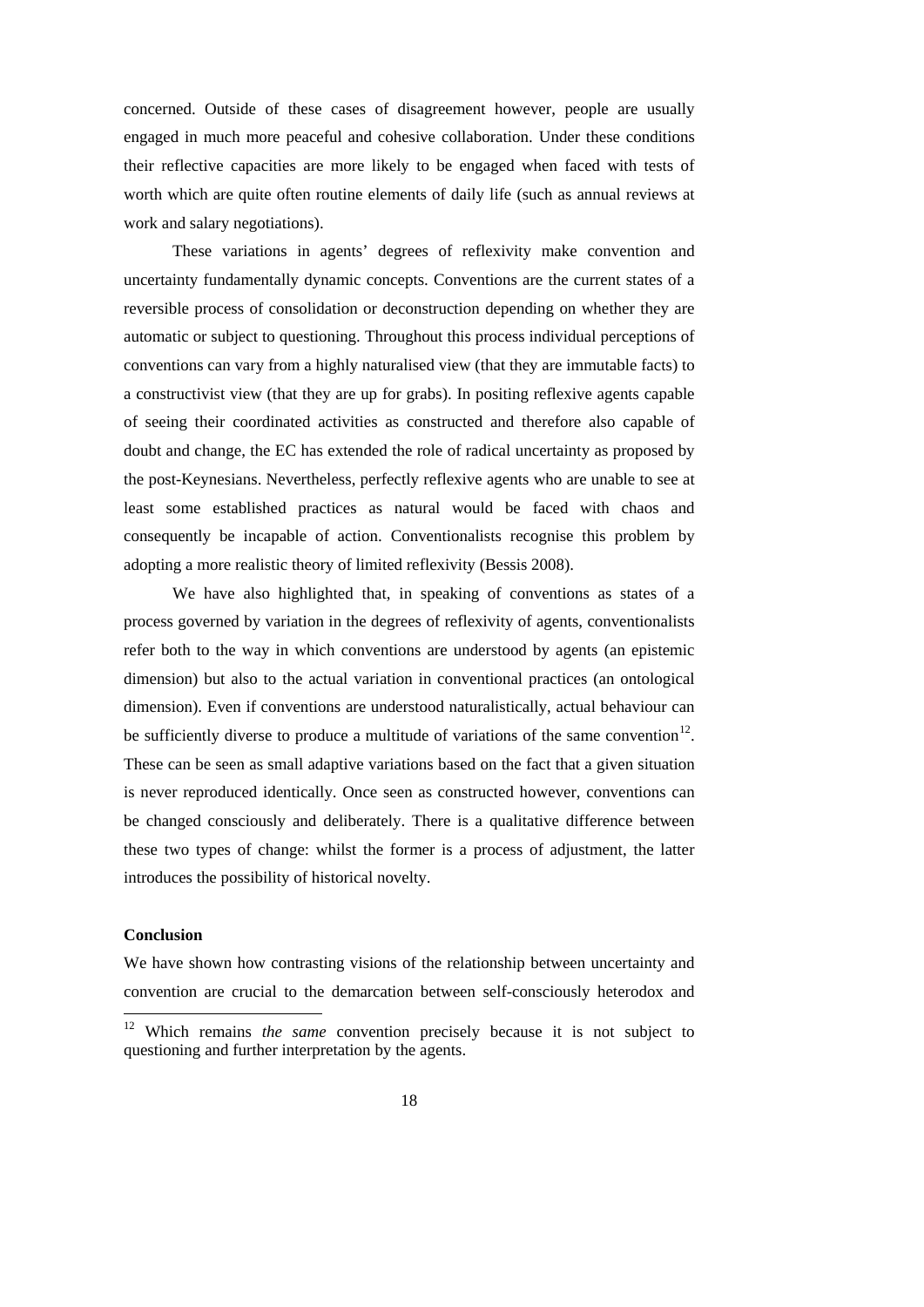mainstream theories of social coordination. On the one hand, game theorists employ mathematical tools to generate and maintain stable outcomes in their models. These are inevitably presented as solution concepts, and one of their principle aims is to reduce or eliminate uncertainty. We have seen how this tradition, for all its mathematical sophistication, relies on a probabilistic account of uncertainty as risk and therefore cannot accommodate the Keynesian conception of radical uncertainty as described and developed by the post-Keynesians. Finally, we have sketched an alternative theory of conventions that takes uncertainty seriously and departs from the conception of conventions as solutions. We now conclude with some observations on the implications of this study for the question of pluralism in economics.

 Significant developments within economics, principally through the rise of game theory, *have* contributed to a widening of the scope of economic analysis. The case of convention is a prime example of this. A phenomenon like convention, which might have been considered either uninteresting or perhaps threatening to an earlier set of neoclassical theoretical concerns, has been brought much closer to the core of mainstream research. In terms of theoretical interests, the overlap with the heterodoxy has undoubtedly become significant. Nevertheless, doubts are immediately raised following a closer examination of the details of heterodox and mainstream theories of convention.

Our analysis reveals a clear cut divergence in methods: a modelling emphasis in the case of classical and evolutionary game theory; and a more descriptive and historical focus in the case of the two heterodox schools. Moreover, this methodological divide can be explained in terms of an underlying ontological disparity. Both post-Keynesians and conventionalists are categorical in allowing for the existence of radical uncertainty, whilst game theorists deny it implicitly. Our conclusions suggest that, whilst the study of convention shows that there has been significant change in the aims and scope of mainstream economics, the transformation of convention from social phenomenon to solution concept in the hands of game theorists demonstrates a commitment to methodological monism. In this case at least, apparent theoretical diversity is not accompanied by pluralism of methods.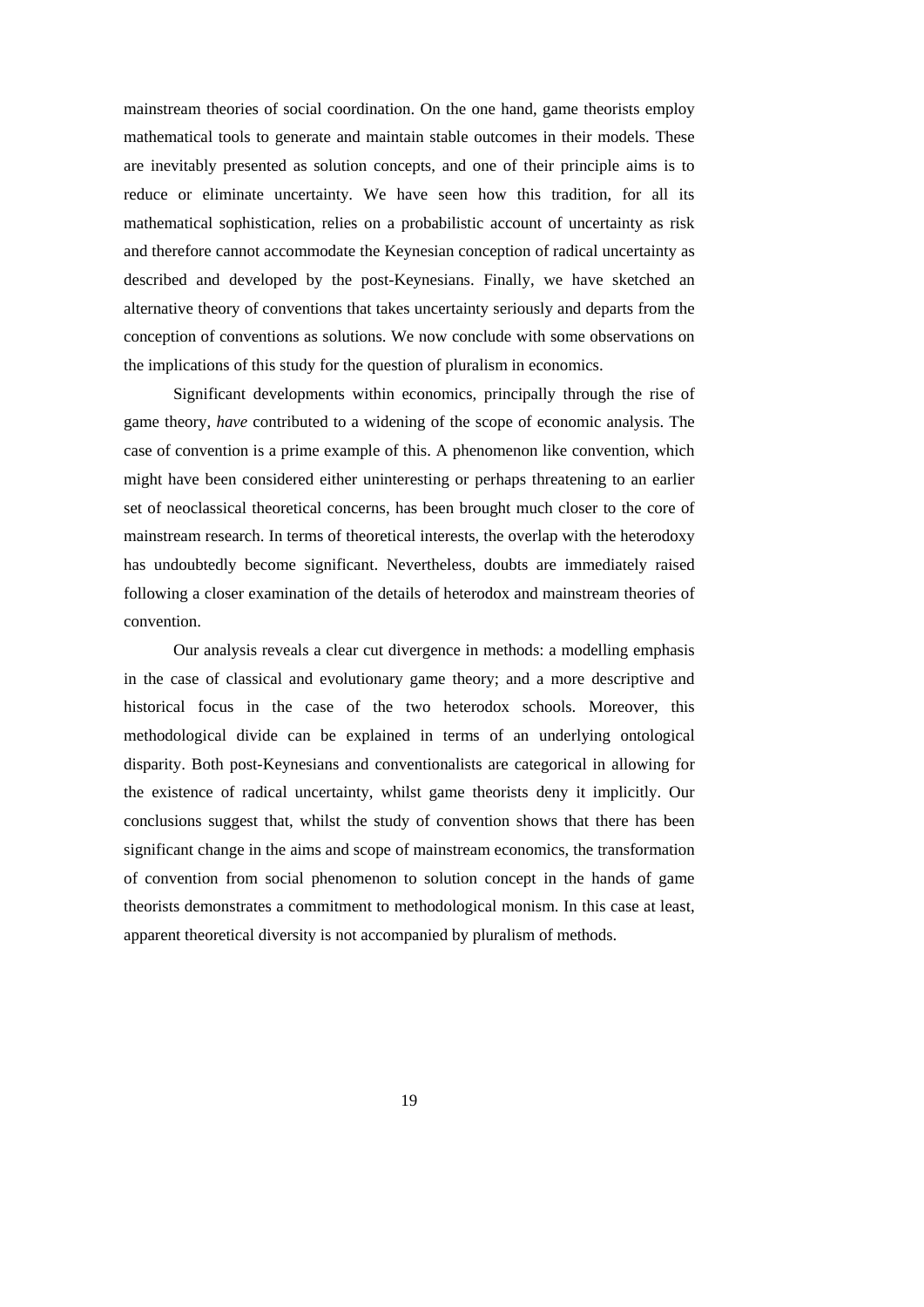#### **References**

Arestis, P. (1996) "Post Keynesian Economics: towards coherence," *Cambridge Journal of Economics*, 20, 111-135.

Bessis, F. (in press), "La Théorie de la Réflexivité Limitée. Une Contribution au Débat sur l'Action entre l'Économie des Conventions et la Théorie de la Régulation," *Cahiers d'Economie Politique*

Bibow, J., Lewis, P., and Runde, J. (2003) "On Convention: Keynes, Lewis and the French School," in *The Philosophy of Keynes's Economics*, eds. J. Runde and S. Mizuhara, London: Routledge, pp. 185-195.

Boltanski, L., and Chiapello, E. (G. Elliott trans.) (2007), *The New Spirit of Capitalism*, London: Verso.

Boltanski, L., and Thévenot, L. (1999), "The Sociology of Critical Capacity," *European journal of Social Theory*, 2(3), 359-377.

Boltanski, L., and Thévenot, L. (C. Porter trans.) (2006), *On Justification. Economies of Worth*, Princeton: Princeton University Press.

Carabelli, A. (1988), *On Keynes's Method*, New York: St Martins.

Cooper, R., and John, A. (1988), "Coordinating Coordination Failures in Keynesian Models," *The Quarterly Journal of Economics*, 103(3), 441-463.

Davidson, P. (1982-83), "Expectations: A Fallacious Foundation for Studying Crucial Decision-Making Processes," *Journal of Post Keynesian Economics*, 5, 182-197.

Davidson, P. (1991), "Is Probability Theory Relevant for Uncertainty? A Post Keynesian Perspective," *The Journal of Economic Perspectives*, 5(1), 129-143.

Davis, J. B. (1994) "The locus of Keynes's Philosophical Thinking in The General Theory: the concept of convention," *Method, Competition, Conflict and Measurement in the Twentieth Century*, ed. K. I. Vaughn, London: Edward Elgar, pp. 157-178.

Davis, J. B. (1997), "J.M. Keynes on History and Convention," in *A Second Edition of 'The General Theory* (Vol 2), eds. G. C. Harcourt and P. A. Riach, London: Routledge, pp. 203-221.

Eymard-Duvernay, F., and Thévenot, L. (1985), "L'économiste et son modèle," in *Conventions économiques*, Cahiers du CEE, Paris, PUF, pp. 129-150.

Eymard-Duvernay, F., Favereau, O., Orléan, A., Salais, R., and Thévenot, L. (2005), "Values, Coordination and Rationality : The Economics of Conventions," in *The Institutional Economics of Russia's Transformations*, ed. A. Oleinik, Aldershot (UK): Ashgate.

Favereau, O. (1985), "L'Incertain dans la 'Révolution Keynésienne': l'Hypothèse Wittgenstein," *Economies et Sociétés*, Ser. PE (Œconomia), 3, 29-72.

Favereau, O. (1988), "La « Théorie Générale » : de l'Economie Conventionnelle à l'Economie des Conventions," *Cahier d'Economie Politique*, n°14-15, Paris: L'Harmattan, pp. 197-220.

Favereau, O. (2005), "Quand les Parallèles se Rencontrent : Keynes et Wittgenstein, l'Economie et la Philosophie," *Revue de Métaphysique et de Morale*, 3, 403-427.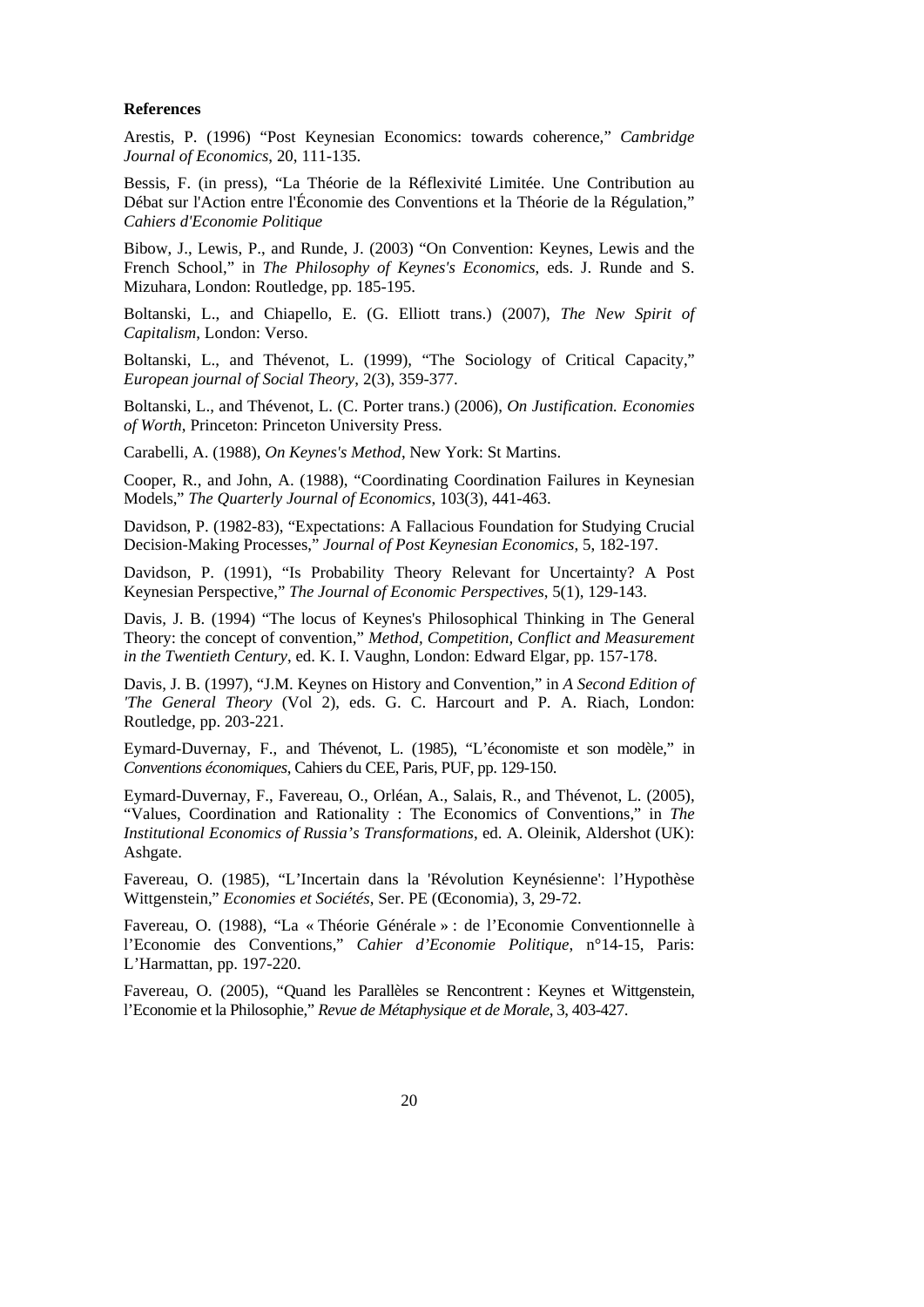Favereau, O. (in press), "The Unconventional, but Conventionalist, Legacy of Lewis's "Convention"," *Topoï* (Special issue *Convention: an interdisciplinary study*, ed. L. Tummolini).

Favereau, O., and Le Gall, J.-M. (2002), "Règles, Normes et Routines," in *Encyclopédie des Ressources Humaines* , ed. J. Allouche, Paris: Vuibert, pp. 983-996.

Fitzgibbons, A. (1988), *Keynes's Vision: A New Political Economy*, Oxford: Oxford University Press.

Gilbert, M. (1990), "Rationality, Coordination and Convention," *Synthese*, 84, 1-21.

Goyal, S., and Janssen, M.C.W. (1996), "Can We Rationally Learn to Coordinate," *Theory and Decision*, 40, 29-49.

Goyal, S., and Janssen, M.C.W. (1997), "Non-Exclusive Conventions and Social Coordination," *Journal of Economic Theory*, 77, 34-57.

Harsanyi, J.C., and Selten, R. (1988), *A General Theory of Equilibrium Selection in Games*, Cambridge: MIT Press.

Janssen, M. (1998), "Focal Points," in *New Palgrave Dictionary of Economics and the Law* (vol. II)., ed. P. Newman, London: MacMillan, 150-155.

Kandori, M., Mailath, G.J., and Rob, R. (1993), "Learning, Mutation, and Long Run Equilibria in Games," *Econometrica*, 61(1), 1019-1045.

Keynes, J. M. (1921), *A Treatise on Probability*. (1973 ed.), London: Macmillan.

Keynes, J. M. (1936), *The General Theory of Employment, Interest and Money* (1973 ed.), London: Macmillan.

Keynes, J. M. (1937) "The General Theory of Employment", in *The Collected Writings of John Maynard Keynes* (Vol 14, 1973 ed.), ed. D. Moggridge, London: Macmillan, pp 109-123.

King, J. E. (2002), *A history of Post-Keynesian Economics since 1936*, London: Edward Elgar.

Knight, F. (1921), *Risk, Uncertainty and Profit*, New York: A.H. Kelly.

Lawson, T. (1985), "Uncertainty and Economic Analysis," *The Economic Journal*, 95, 909-927.

Lawson, T. (1988), "Probability and Uncertainty in Economic Analysis," *Journal of Post-Keynesian Economics*, 11(1), 38-65.

Lewis, D. (1969), *Convention* (2002 ed.), Oxford: Blackwell Publishing.

Mailath, G. (1998), "Do People Play Nash Equilibrium ? Lessons from Evolutionary Game Theory," *Journal of Economic Literature*, 36(3), 1347-74.

Miller, S. (1990), "Rationalising Conventions," *Synthese*, 84(1), 23-41

O'Donnell, R. M. (1989), *Keynes: Philosophy, Economics and Politics*, New York: St Martin's Press.

Rabin, M. (1994), "Incorporating Behavioral Assumptions into Game Theory," in *Problems of Coordination in Economic Activity*, ed. J.W. Friedman, Boston: Kluwer Academic Publishers.

**Deleted:** Lewis, D. (1971), ???¶